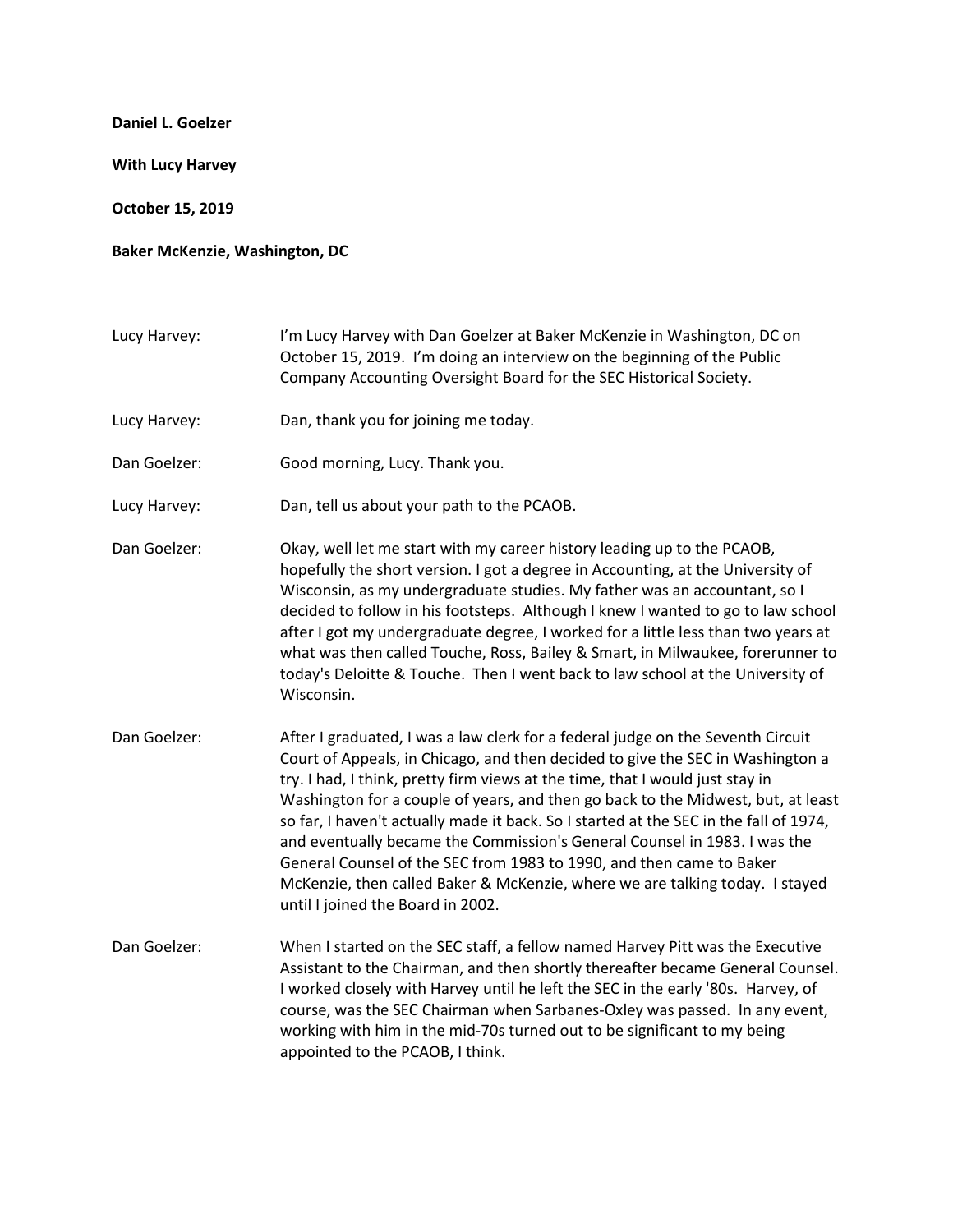| Dan Goelzer: | In terms of the specific way that I got to the PCAOB: The Sarbanes-Oxley Act was<br>passed in late July of 2002. It was certainly a big event in the securities and<br>corporate law world, and I remember at that time, here at the firm, I was<br>spending a lot of time going around presenting seminars for clients about what<br>Sarbanes-Oxley was and what it would mean for public companies. I certainly<br>didn't have any thought that it would have any impact on me, beyond the<br>impact as a practicing lawyer, as a securities lawyer.                                                                                                                                                                                                                                                                                                                                                                                                                                                                                                                                                                                                                                               |
|--------------|------------------------------------------------------------------------------------------------------------------------------------------------------------------------------------------------------------------------------------------------------------------------------------------------------------------------------------------------------------------------------------------------------------------------------------------------------------------------------------------------------------------------------------------------------------------------------------------------------------------------------------------------------------------------------------------------------------------------------------------------------------------------------------------------------------------------------------------------------------------------------------------------------------------------------------------------------------------------------------------------------------------------------------------------------------------------------------------------------------------------------------------------------------------------------------------------------|
| Dan Goelzer: | But I did get a call at some point in September of 2002 from Bob Herdman, who<br>was then the Chief Accountant of the SEC, asking if I would be interested in<br>being considered for service on the first Board. It was a bit of a surprise to me.<br>I'd already been contacted at that point by one of the former Chairmen of Baker<br>McKenzie, who thought that he might like to serve on the PCAOB, and was<br>wondering if I had any advice as to how he might get his name into<br>consideration. But, in any event, shortly after that, I met with Harvey, and I<br>think also with Alan Beller, and ultimately with each of the Commissioners. At<br>some point in late October, I got the word that I would be one of the<br>"nominees", I would say, since the Commission did have to vote on us.                                                                                                                                                                                                                                                                                                                                                                                        |
| Lucy Harvey: | Now, you were selected as one of the accountants, and yet your accounting<br>experience was a little bit thin. Do you think that was in an effort to avoid using<br>the Big Four, or the profession?                                                                                                                                                                                                                                                                                                                                                                                                                                                                                                                                                                                                                                                                                                                                                                                                                                                                                                                                                                                                 |
| Dan Goelzer: | I do think that was part of it. I think, Harvey has never said this to me, but I think<br>there was an aspect that Harvey was looking for people that were known<br>quantities to him, people he'd worked with in the past. That certainly wouldn't<br>apply to everybody who was nominated, but I, at least, fell in that category.                                                                                                                                                                                                                                                                                                                                                                                                                                                                                                                                                                                                                                                                                                                                                                                                                                                                 |
| Dan Goelzer: | Harvey actually played an important role in my being a CPA. I had passed the<br>CPA exam shortly after I graduated with my accounting degree. I don't think<br>there was any other time in my life when I could have passed that exam, except<br>right after I got out of school. However, at that time, Wisconsin also required<br>three years of accounting experience before you could actually get the CPA<br>certificate. My time at Touche, Ross, Bailey & Smart counted, but it didn't add<br>up to three years. At some point, when I was working for Harvey in the General<br>Counsel's office, he wrote a letter about my work. I may have actually drafted<br>the letter, but Harvey added to it and signed the letter, which was sent to the<br>Wisconsin CPA Examining Board. It basically said that everything I was doing at<br>the SEC was squarely in the field of experience as an accountant, which was, at<br>best, a bit of an exaggeration. But in any event, they accepted that letter and<br>awarded me my CPA certificate. So, I had Harvey to thank for my being a CPA<br>and he certainly remembered that when he started thinking about potential<br>CPAs for the Board. |
| Lucy Harvey: | There was-                                                                                                                                                                                                                                                                                                                                                                                                                                                                                                                                                                                                                                                                                                                                                                                                                                                                                                                                                                                                                                                                                                                                                                                           |
| Dan Goelzer: | But just to answer your question, I think, too that he felt that for what I would<br>call political reasons, it wouldn't be desirable to have someone from a large                                                                                                                                                                                                                                                                                                                                                                                                                                                                                                                                                                                                                                                                                                                                                                                                                                                                                                                                                                                                                                   |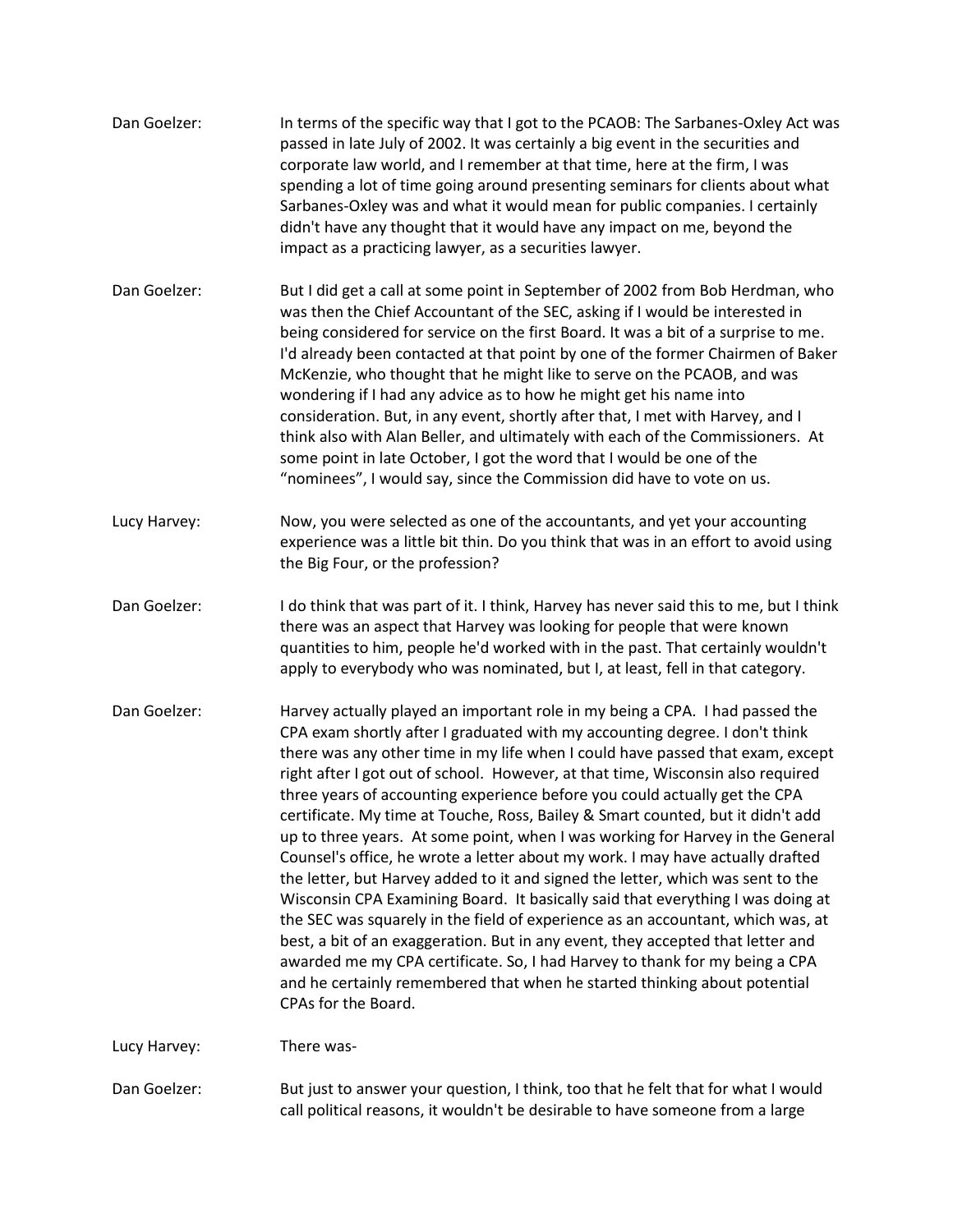accounting firm, or even someone who'd spent an extensive time in practice at a public company. As we will probably get to as the conversation goes on, there was a lot of concern in those early days about whether the Board was going to be sort of a captive of the profession. People were very suspicious, if not cynical, about us. I think Harvey already appreciated that it just wouldn't have been feasible to appoint people straight out of the profession. But he did have to have two CPAs. Lucy Harvey: Right. There was a rocky start before the PCAB even opened its doors. Tell us about the nomination of the first Chairman. Dan Goelzer: Yes. There was a rocky start. I always used to balk when people said that, because it wasn't that we, as the Board, did anything that caused a rocky start, but the process by which the Board members were selected at the Commission, and the relationship between the Commissioners as to who should be on the Board, was very confused, to use a polite word. There's a GAO report on the subject, if anybody listening to this interview wants to go back and read about all the gory details. But the Commission was up against a time deadline. I think they had to appoint the Board members within 90 days of the time Sarbanes-Oxley was enacted, so they didn't really have the luxury to put an ideal process in place. Dan Goelzer: Apparently a lot of people were considered. Some were interviewed by various people on the staff and Commission. The real argument was about who would be selected as the Chairman. There was a man named John Biggs, who was supported by a number of the Commissioners. Harvey eventually decided on William Webster, a very prestigious lawyer here in Washington who'd been a former director of the FBI. But-Lucy Harvey: And the CIA. Dan Goelzer: Certainly of the FBI, was Bill also at the CIA? Lucy Harvey: Yes. Dan Goelzer: Oh, okay. It came to light, perhaps known to Bob Herdman, but not to others, that Bill was on the Board of a company, on the audit committee, chair of the audit committee, of a company that was under SEC investigation with respect to some sort of a financial reporting problem. That apparently wasn't known to the Commissioners at the time of the vote. To make a long story short, eventually, I believe on November 12, which would have been about three weeks after we were all appointed, Bill Webster had to resign from the PCAOB. Dan Goelzer: Around the same time, Harvey resigned as SEC Chair, and Bob Herdman resigned as Chief Accountant. So the whole process was a mess, I guess you would say. I do remember that on the day that the Commission voted, I had a call from Harvey Goldschmid, who was one of the Commissioners at that time,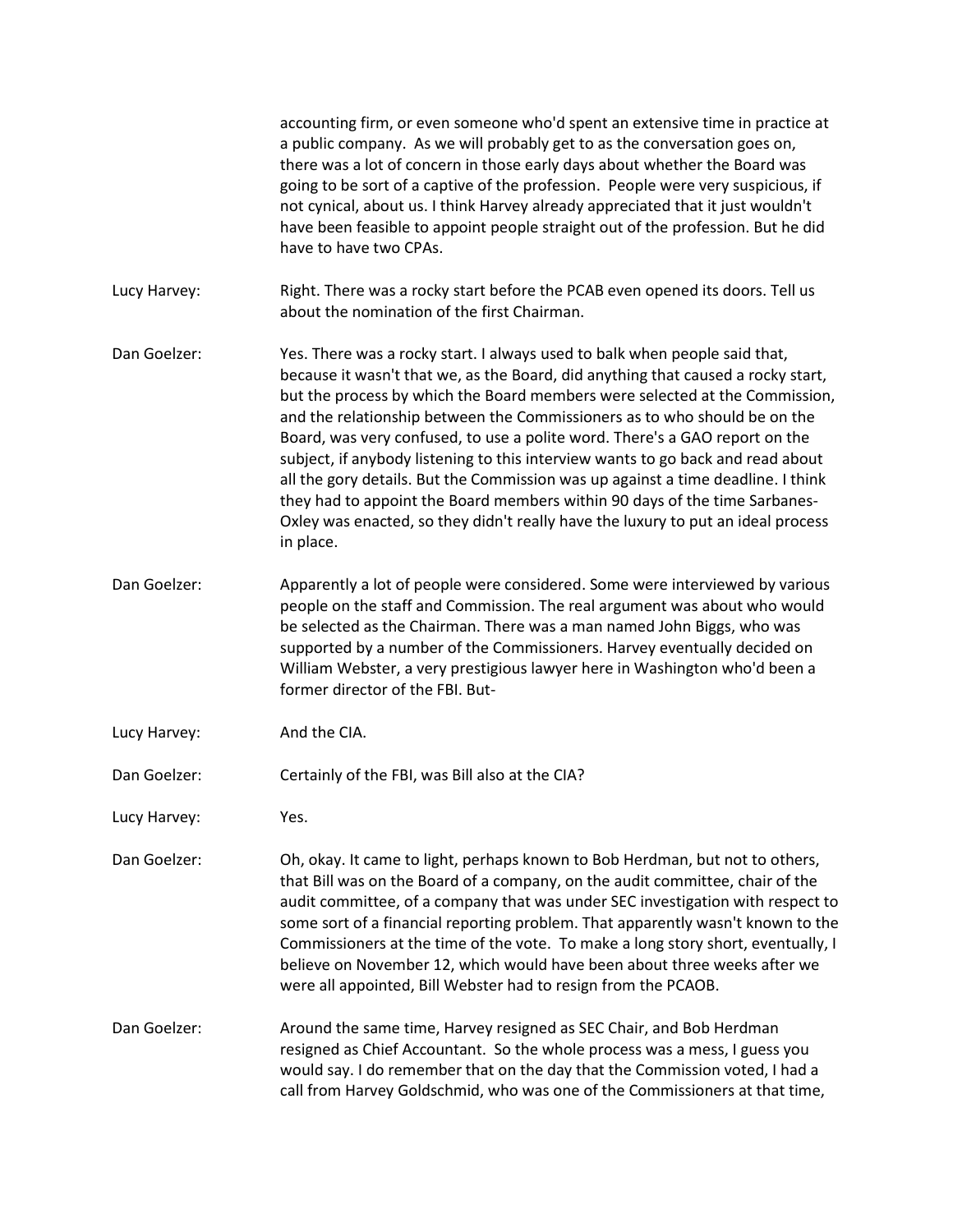and who I knew somewhat. He said, "I just want to tell you, I'm going to vote against all the nominees, but don't take it personally, it's because of the process that was used." Harvey Goldschmid did indeed vote against me and everyone else who was on that initial Board.

Lucy Harvey: What was the political atmosphere like before the doors opened at the PCAOB?

Dan Goelzer: Well, a couple things. Of course, Sarbanes-Oxley itself, the law creating the PCAOB, was passed in the midst of what I think many people considered a crisis in public company financial reporting. Enron had collapsed, and then WorldCom after that. In fact, the vote on Sarbanes-Oxley, if I remember correctly, was shortly after the WorldCom collapse. Demonstrating the crisis atmosphere that Congress thought they faced, the legislation passed unanimously in the Senate, and I believe with only one negative vote, Ron Paul's, in the House. Even back then it was kind of extraordinary for any legislation to pass with that kind of broad support.

Dan Goelzer: I think part of the atmosphere was this: There's a crisis in financial reporting, this body has been created to help solve that, or restore confidence in public company financial reporting, and so we're expecting a lot from them. Also, at the same time, because of the appointment process and some other statements that Harvey Pitt had made about the accounting profession that had been widely quoted, and other things that had happened between the SEC and the profession, I think there was a lot of cynicism, or suspicion, about how the new Board would do -- whether we would turn out to be captives of the profession, or lap dogs and essentially that we would fail. Or at least we would fail to accomplish the mission that Sarbanes-Oxley had set out for us. I think that had an important influence on us as well and affected a lot of the early decisions.

Dan Goelzer: We wanted to make clear that we weren't going to be captives of the profession, and that we understood our responsibilities to the public interest. Let me just say a couple things, demonstrating that. After we were all first appointed, we started having organizational meetings to talk about the things we had to do-- what had to be done when and who was going to do what. We had those initial meetings here at Baker McKenzie, and I remember coming into the office one morning, and there were actually television cameras down in the lobby, around the elevators to capture the Board members, I suppose particularly Bill Webster, as we came in for the meeting. That just seemed extraordinary to me.

Dan Goelzer: This would be a little further ahead in time, but after we were formally organized and holding our own meetings, for one of those early meetings, C-SPAN cameras were there. They didn't broadcast it live. In fact, I think the tape ended up being shown at like, 2 AM or something, on a Sunday morning. But still, the idea that C-SPAN would cover a PCAOB meeting seemed extraordinary at the time. At the same time, one of the Nader affiliated groups formed a shadow PCAOB and I guess the idea was, whatever decisions we made, they would debate the same issue, and ...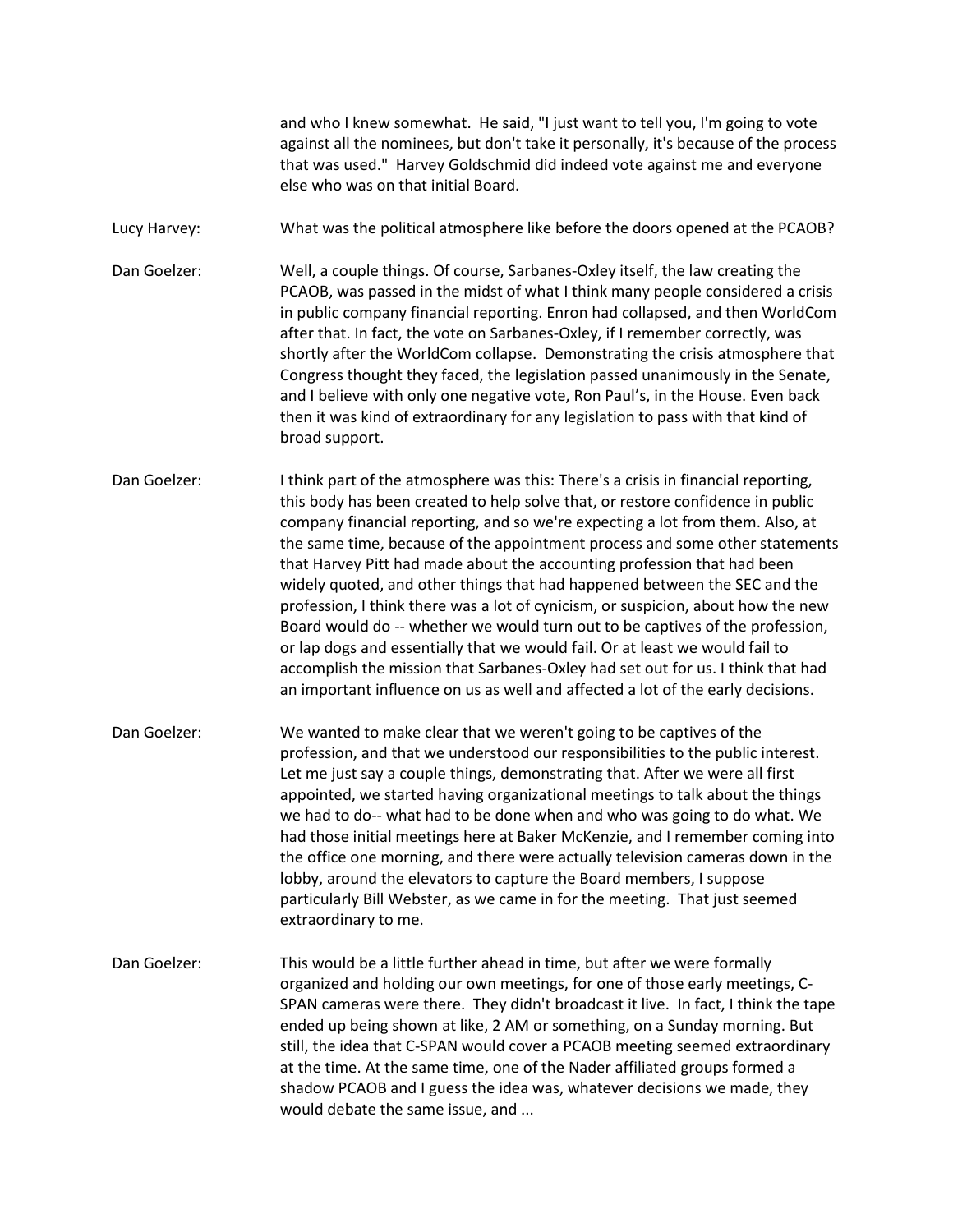| Lucy Harvey: | Oh, wow.                                                                                                                                                                                                                                                                                                                                                                                                                                                                                                                                                                                                                                                                                                                                          |
|--------------|---------------------------------------------------------------------------------------------------------------------------------------------------------------------------------------------------------------------------------------------------------------------------------------------------------------------------------------------------------------------------------------------------------------------------------------------------------------------------------------------------------------------------------------------------------------------------------------------------------------------------------------------------------------------------------------------------------------------------------------------------|
| Dan Goelzer: | essentially say how the decision should have been made. My recollection is,<br>they collapsed pretty fast. But it certainly got our attention that there was going<br>to be a shadow body, second-guessing our decisions.                                                                                                                                                                                                                                                                                                                                                                                                                                                                                                                         |
| Lucy Harvey: | You are a consummate organizer, Dan, and you talked a little bit about those<br>meetings that I believe you called, before the PCAOB had even opened its doors,<br>and I wanted to talk a little bit about the jobs that you, the Board members<br>decided, and the kind of tasks that you took on yourself.                                                                                                                                                                                                                                                                                                                                                                                                                                      |
| Dan Goelzer: | Yes, well one of the regrets I have about those days is that I didn't keep a diary<br>or something because I'm sure there are a lot of details that I've forgotten. And<br>whether the agendas of those meetings survive anywhere or not, I don't know.<br>If they do, I hope you have them. But certainly one thing I remember from those<br>days is that Bill Gradison and I took on the responsibility of looking for office<br>space for the PCAOB. Since we weren't part of government, we couldn't look to<br>GSA or anybody else to do that for us. We had to be our own location selection<br>committee. We retained a commercial real estate agent and went around and<br>looked at buildings and empty office space here in Washington. |
| Dan Goelzer: | Of course, we eventually settled on 1666 K Street, which had recently been<br>vacated by Arthur Andersen. That seemed highly fitting, since Anderson's<br>collapse was one of the events that precipitated the enactment of Sarbanes-<br>Oxley. I don't exactly remember why, but Kayla Gillan took on the responsibility<br>of designing a logo for the new PCAOB. We all had various jobs.                                                                                                                                                                                                                                                                                                                                                      |
| Dan Goelzer: | One of the first things we talked about was where we should be located. We<br>considered New York or Connecticut, as possible locations. But, since at least<br>three of us were already living in Washington, we decided it would be better, or<br>more convenient for us, to stick with Washington. I think, in later years, we<br>sometimes thought there might have been something to be said for the idea of<br>not being quite so close to the SEC. We might have been a little bit more below<br>their radar screen than we turned out to be.                                                                                                                                                                                              |
| Lucy Harvey: | So, now we're shuttling ahead to the PCAOB opening its doors, which was<br>officially Monday, January 6th, 2003.                                                                                                                                                                                                                                                                                                                                                                                                                                                                                                                                                                                                                                  |
| Dan Goelzer: | Yes.                                                                                                                                                                                                                                                                                                                                                                                                                                                                                                                                                                                                                                                                                                                                              |
| Lucy Harvey: | So, I wanted you to give us a sense of what that first day, or that first week was<br>like.                                                                                                                                                                                                                                                                                                                                                                                                                                                                                                                                                                                                                                                       |
| Dan Goelzer: | Well, first, there were very few of us there. Again, you've probably done enough<br>research to know the exact number. I don't remember. I know I was there, and<br>it would have been a half dozen people at the most. I think the office space<br>turned out to be a good selection. But initially it was a little peculiar. As part of                                                                                                                                                                                                                                                                                                                                                                                                         |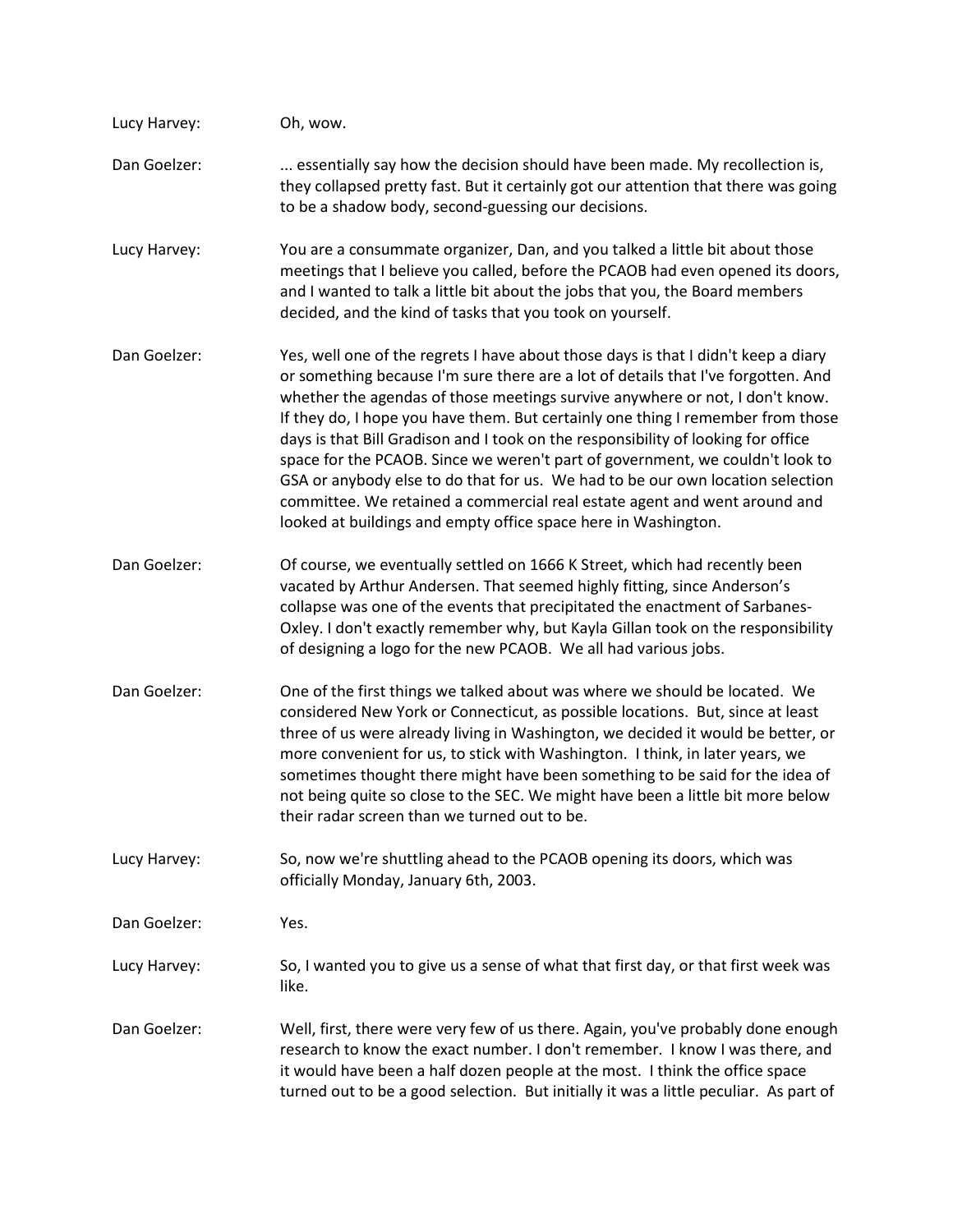Andersen's departure, if they'd had the cubicles, or whatever, largely removed, so what it really consisted of was a few offices around the perimeter, a conference room sort of in the middle, and other than that, just wide open spaces -- office space that had been stripped down to the foundation.

- Dan Goelzer: As a Board member, at least I had an office. I don't think we had telephones at the very beginning. We eventually had telephones, but we had to answer them ourselves for a while, because we didn't have much in the way of support staff; there was no receptionist. I don't know what people thought when they came up and got off the elevator and just saw this sort of cavernous area, but that's what it was.
- Lucy Harvey: There is a story about a lack of chairs, and that when you went to a meeting, you had to bring your own chair with you, and you had to do that to sit in it, and you also had to do that, because someone else might steal it, if you were gone.
- Dan Goelzer: Well, yes, I do remember that, having to bring chairs. I can't remember why or how I had a desk on the first day I was there. I think my old Baker McKenzie desk had been shipped over the weekend before. But anything we wanted, we had to buy, and I guess eventually we were able to get chairs. But they were in short supply initially. Most of what happened, happened in that conference room, because we would meet there and plot what was going to happen next and what we had to do.
- Lucy Harvey: And that was a very small group, but that's where you got the bulk of work done, right? In that conference room?
- Dan Goelzer: Yes, that's right. Of course, as time passed we had more people. I know Kayla and I were on a design committee and worked with decorators to have the space built out, so it was like conventional office space, though that happened later. But I think initially we were able to get at least cubicles in there, so that the early staff had a place to sit and work. It changed fairly rapidly, but at the very beginning it was pretty barren.

Lucy Harvey: I have heard funny stories saying, when they came to work in the early days, they were so thrilled with how they were received. People were so kind. But in fact, the person was so glad to see another body, and give over their function. Like, "You're here to do this now-"

- Dan Goelzer: Yes, I think that's probably right, yeah.
- Lucy Harvey: .... that there was this wonderful welcoming, and really it was because there was someone else to take on the work.
- Dan Goelzer: Yes, I think that's exactly right.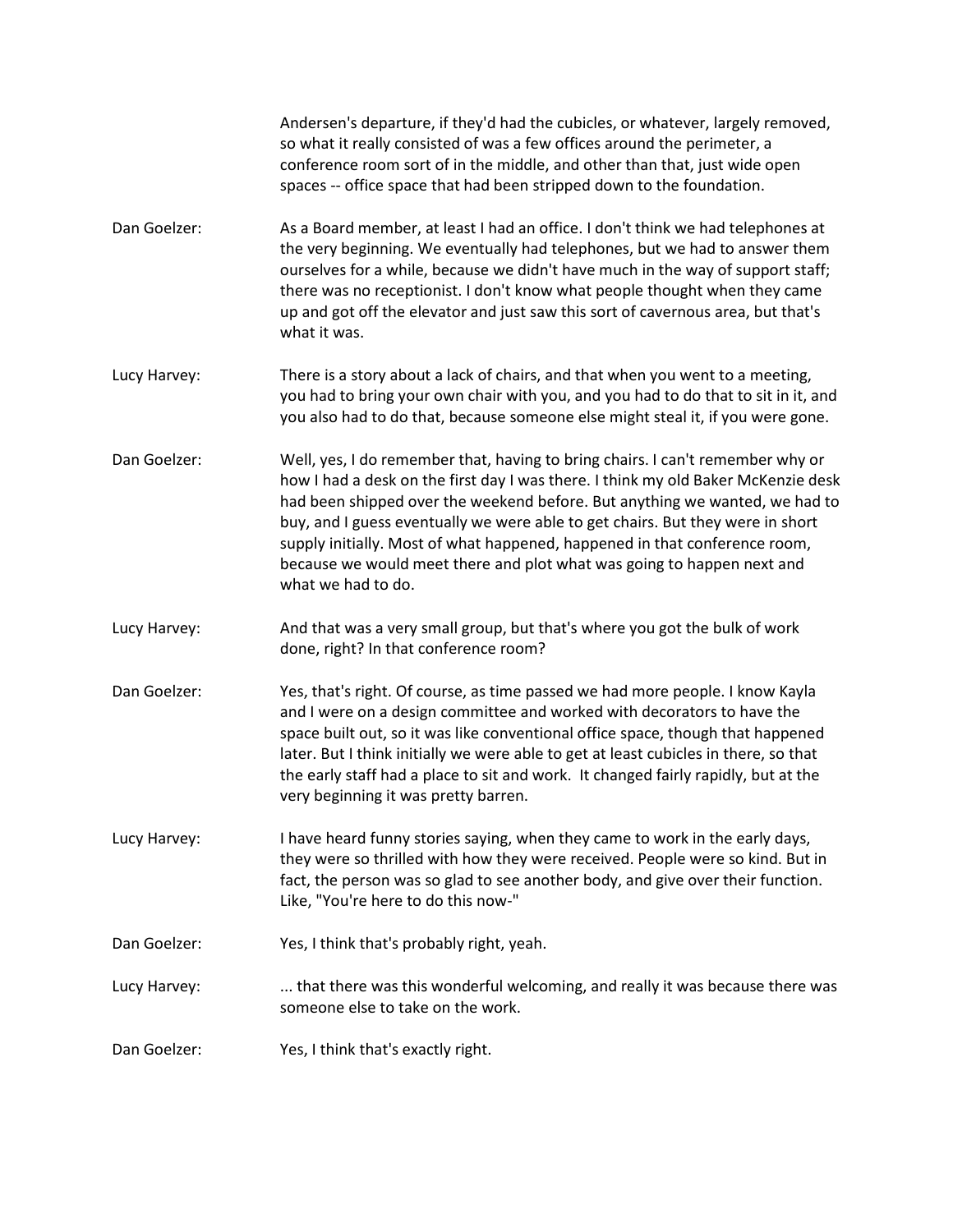- Lucy Harvey: What type of people were you looking to hire? Was there a palpable sense of esprit de corps, or mission, when you were making those early hires?
- Dan Goelzer: Well, yes. I think there certainly was a sense of mission coming out of this issue that I spoke of already -- about being viewed cynically, or suspiciously, by the outside world -- and it was important to us that we hire people that would be committed to making the PCAOB a success. We also had concerns about not hiring, or at least for senior positions, people out of large accounting firms, because of this concern about capture by the regulated industry, so that was a factor.
- Dan Goelzer: Maybe something else I should say at this point is that, when we had those early meetings here at Baker McKenzie, one of the decisions we made was that we needed to conduct inspections of the Big Four, in some form, in our first year of operation. I think we appreciated that we might not be able to put a full scale inspection program in place that quickly. But to have some type of initial or provisional, or startup inspections in the first year for the large firms was very important. So one of our first jobs was to think about a director of inspections, again, facing the constraint that we didn't think we could take someone from one of the large firms, or for that matter, directly from any firm that would be under our regulatory jurisdiction.
- Dan Goelzer: But anyway, we were looking for people that would be committed to the mission. In the first year or so, maybe even a little beyond that, it wasn't always easy to recruit, because people weren't sure if working at the PCAOB would be a negative or a positive on their resume. They wondered, "Would this organization survive?"
- Dan Goelzer: That reminds me of something about the office space. The real estate agent told us that the building owners, who I think were basically a bunch of dentists in Florida, thought they had a great tenant in Arthur Andersen. Then suddenly Andersen disappears, and the real estate folks approach them with, "Well, now this new PCAOB wants to become a tenant." They were very leery about it. They asked, "Is this group going to be able to pay its rent, is it going to last?"

Lucy Harvey: Oh, wow.

- Dan Goelzer: Fortunately, they did take us. My point being that uncertainty about the future of the Board also certainly spilled over onto people that we were trying to recruit, people who had jobs and families and weren't sure whether they should throw their lot in with the new PCAOB.
- Lucy Harvey: I understand that in the very early days, you couldn't even tell anyone what their salary would be? What their benefits would be? But you still had people who said, "Yes, I'm interested."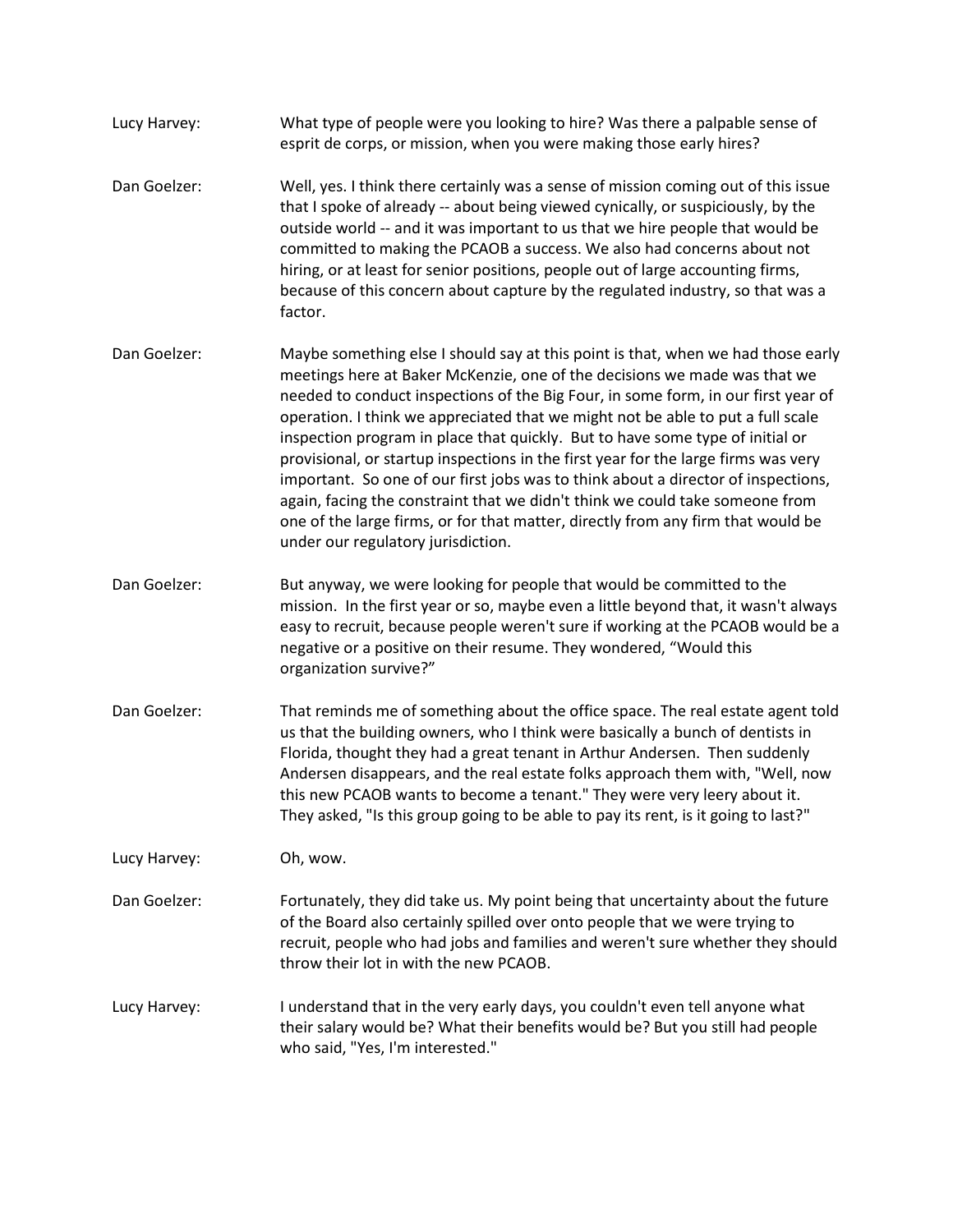| Dan Goelzer: | Well, yes. That's right. Since we weren't part of the government personnel<br>system, where all those things are defined -- even if you're a new part of the<br>federal government -- we had to make decisions about all those things<br>ourselves. We were fortunate, I think, that one of our first hires was a man<br>named Paul Schneider, who essentially served as our Chief Administrative<br>Officer. I don't remember what title we actually gave him at that point, but<br>while the rest of us were thinking about auditing and inspections and the<br>securities laws and stuff like that, Paul really did a lot to fill in the details on the<br>administrative functions, or to recruit the kinds of people that could fill in the<br>details on HR, IT and a whole range of other things. |
|--------------|----------------------------------------------------------------------------------------------------------------------------------------------------------------------------------------------------------------------------------------------------------------------------------------------------------------------------------------------------------------------------------------------------------------------------------------------------------------------------------------------------------------------------------------------------------------------------------------------------------------------------------------------------------------------------------------------------------------------------------------------------------------------------------------------------------|
| Lucy Harvey: | Can you tell me about the day that a million dollars arrived from the Treasury,<br>and you said that was a very good day because that was just a loan to get you<br>guys started, but you were using personal credit cards to get things, purchase<br>things, send things in the mail.                                                                                                                                                                                                                                                                                                                                                                                                                                                                                                                   |
| Dan Goelzer: | Yes, that's right. I don't think I ever used my credit card for anything, so I didn't<br>exactly have a personal financial stake in that, except for my salary. But I do<br>remember when the Treasury loans started coming in. That was very important<br>to us because, as you said, we needed chairs, we needed everything, and so we<br>needed money.                                                                                                                                                                                                                                                                                                                                                                                                                                                |
| Lucy Harvey: | SEC Determination Day, which was scheduled to be before April 25th, no, before<br>April 26th, 2003. That was in Sarbanes-Oxley, and that really started a lot of<br>clocks ticking.                                                                                                                                                                                                                                                                                                                                                                                                                                                                                                                                                                                                                      |
| Dan Goelzer: | Yes.                                                                                                                                                                                                                                                                                                                                                                                                                                                                                                                                                                                                                                                                                                                                                                                                     |
| Lucy Harvey: | So, the SEC had to make the determination that you could perform, basically,<br>and so, tell us was there some concern that the SEC wouldn't actually make that<br>ruling?                                                                                                                                                                                                                                                                                                                                                                                                                                                                                                                                                                                                                               |
| Dan Goelzer: | I can't say that I remember 'concern' that they wouldn't make the ruling, which<br>would have been a black eye for us, a black eye for them, and just in general, a<br>crisis. But I do remember that there were just a tremendous number of pieces<br>that had to be put in place in order for them to make that determination. A<br>structure of rules, and what the divisions would be like, and what the<br>responsibilities would be. People were working really, almost around the clock,<br>to create the paperwork framework that would give the SEC the basis to make<br>that decision. So, it certainly was a major milestone, when they did make the<br>determination. We were able to have our official start -- our official launch.                                                        |
| Lucy Harvey: | There is kind of a cool picture, and we determined that it wasn't done at the<br>SEC, it was done in the conference room, but it was of all the people that were<br>at the PCAOB, and you had a little celebration to recognize that milestone of<br>Determination Day. It was a little bit later, but can you talk a little bit about<br>that?                                                                                                                                                                                                                                                                                                                                                                                                                                                          |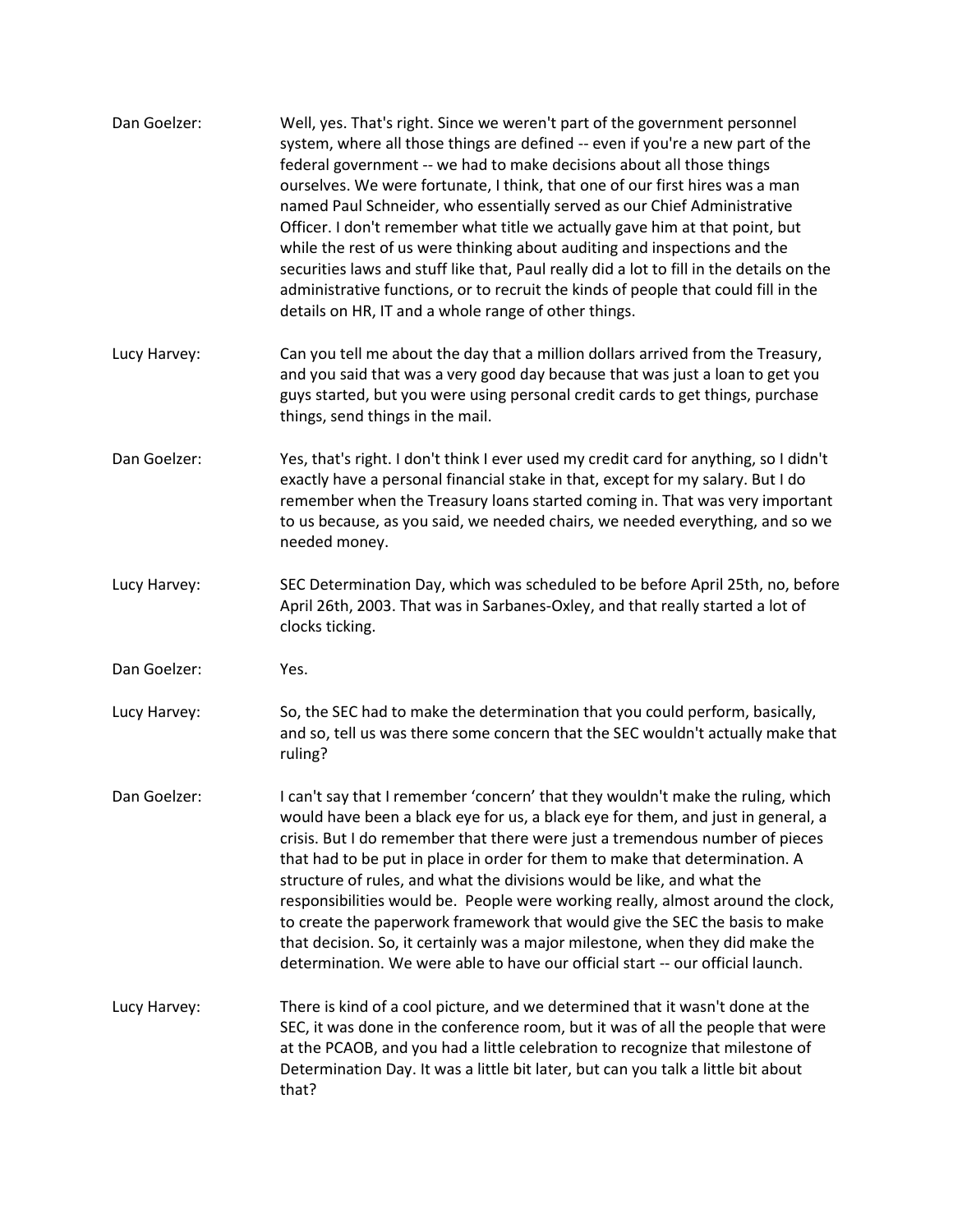| Dan Goelzer: | Well, yes. I remember that picture being taken, and it certainly was in that<br>conference room at the PCAOB. I have that picture in my home office. I just<br>looked at it yesterday in preparation for our conversation. I believe we also<br>gave everybody who was on the staff then a clock. I also have my clock in my<br>home office. It has a little plaque with my name on it, so I guess everybody must<br>have gotten a personalized clock, and it also says something about SEC<br>determination, April 25th, 2003. So, yes, we had a little party  I don't<br>remember what, but wine and cheese, or something. |
|--------------|------------------------------------------------------------------------------------------------------------------------------------------------------------------------------------------------------------------------------------------------------------------------------------------------------------------------------------------------------------------------------------------------------------------------------------------------------------------------------------------------------------------------------------------------------------------------------------------------------------------------------|
| Lucy Harvey: | Right.                                                                                                                                                                                                                                                                                                                                                                                                                                                                                                                                                                                                                       |
| Dan Goelzer: | To celebrate, and then back to work, again.                                                                                                                                                                                                                                                                                                                                                                                                                                                                                                                                                                                  |
| Lucy Harvey: | Yes.                                                                                                                                                                                                                                                                                                                                                                                                                                                                                                                                                                                                                         |
| Dan Goelzer: | Because as you say, it did start other clocks, or other clocks were running, that<br>set deadlines for us.                                                                                                                                                                                                                                                                                                                                                                                                                                                                                                                   |
| Lucy Harvey: | So, now the challenge was to create all of the individual divisions, and you had a<br>very strategic order that you went with. Let's talk registration, because the clock<br>started ticking with the determination day, on registration.                                                                                                                                                                                                                                                                                                                                                                                    |
| Dan Goelzer: | Correct.                                                                                                                                                                                                                                                                                                                                                                                                                                                                                                                                                                                                                     |
| Lucy Harvey: | I want to hear about the sense of urgency, and why you took on the<br>technological challenge of creating your own registration system?                                                                                                                                                                                                                                                                                                                                                                                                                                                                                      |
| Dan Goelzer: | Well, that was a big issue, and a big challenge, in the early days, and while I<br>don't remember feeling uncertain about whether the SEC would give us our<br>approval, I remember a lot of uncertainty about whether we would get the<br>registration system up and running by its deadline, which I've forgotten.                                                                                                                                                                                                                                                                                                         |
| Lucy Harvey: | It was 180 days after SEC determination.                                                                                                                                                                                                                                                                                                                                                                                                                                                                                                                                                                                     |
| Dan Goelzer: | Oh, okay. But the challenge was, we felt that we had to have an internet based<br>registration system -- that it couldn't be just something that was done by people<br>sending in pieces of paper. But, again, like the chairs, we had no IT. I guess we<br>had personal computers in our offices, but that was it. So the whole process of<br>creating an IT infrastructure, and then creating a program, a software structure,<br>a registration system, for a unique, or a one-off function, just seemed very<br>formidable.                                                                                              |
| Dan Goelzer: | The thought came up that maybe we could use somebody else's. FINRA, for<br>example, specifically has a system for broker dealer registrations, and we gave<br>serious thought to letting FINRA run our system and essentially run it on their<br>facilities. We met with them, and I think they would have been more than<br>willing to do that, but we eventually decided that, despite the risks, we wanted                                                                                                                                                                                                                |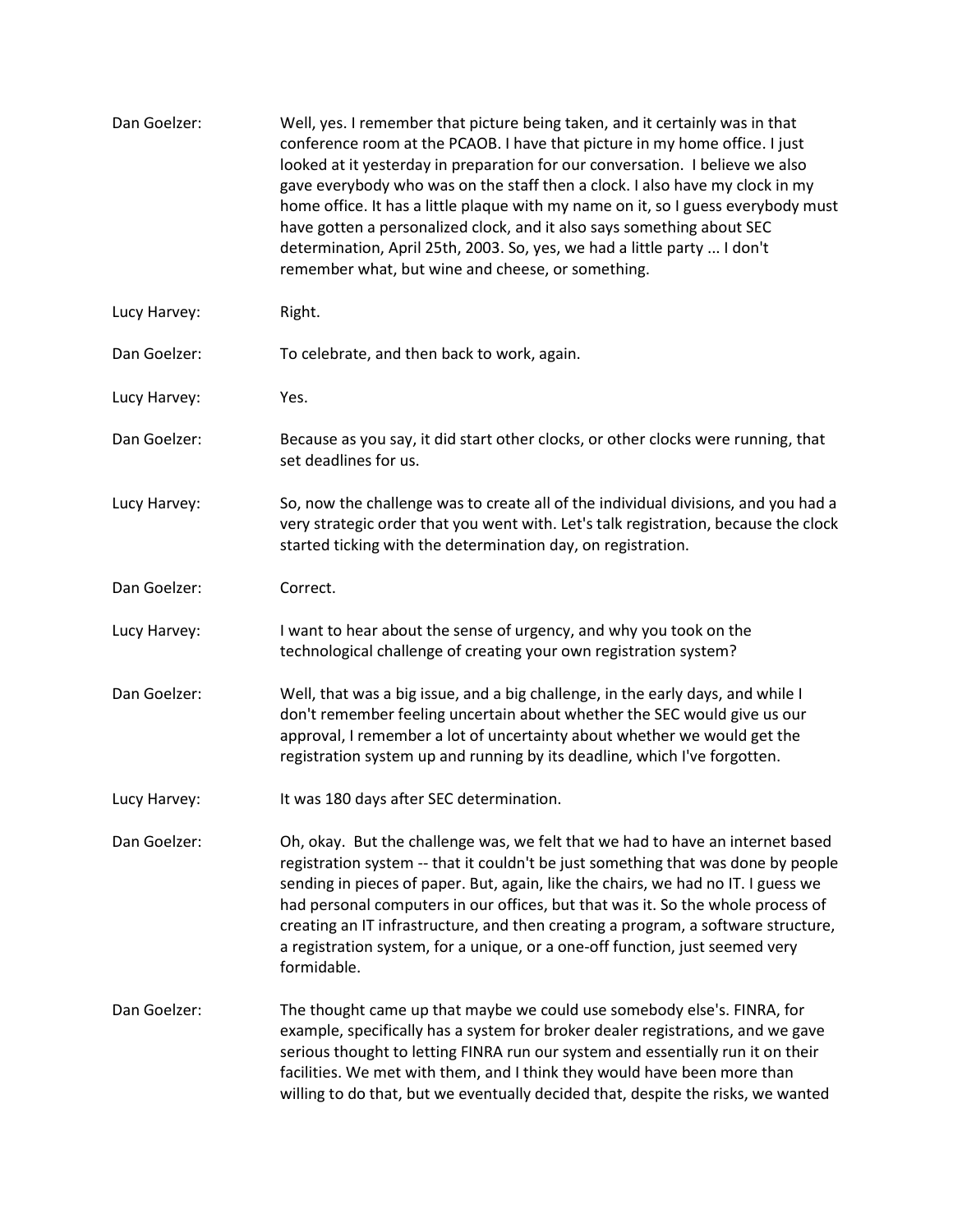to be in control of our system, and in control of the data, so we would need to build our own.

- Dan Goelzer: I think it reflects the fact that one of the things we had in mind in those early days was that we would have a lot of data from registration, from inspections, perhaps from enforcement investigations. I don't think the phrase 'big data' had been coined at that time. But we thought there would be ways we could bring all that data together, and gain insights about how problems occurred in auditing, how the standards ought to change, and other things that would support our mission. I don't think the first Board was able to fully realize that vision. I'm not sure it's been fully realized today. But it was something that drove us towards wanting to have full control over our data and our registration system. So we decided to build our own. Fortunately, it worked.
- Lucy Harvey: Right. There was a huge outreach effort to tell people to register, and then there were all these deadlines, because you had to make a decision on each registration application, and so people had to realize that there was 45 days for you to make that decision, so it really wasn't the end date, it was 45 days earlier.
- Dan Goelzer: Yes.

Lucy Harvey: So you Board members did a lot of outreach on that, didn't you?

Dan Goelzer: Yes, in speeches, in everything we could, we tried to inform the profession that an important deadline was coming, and how to access the system and to be ready for that. Fortunately, there wasn't really a lot of issue around approving registrations, once applications were submitted, because we didn't have to make judgements about whether the firm was qualified or competent, or how good of a job they were doing in auditing. That kind of evaluation comes later, out of the inspection program.

- Dan Goelzer: As long as they provided the required information, and complied with the mechanics of the registration process, then their registration was approved, and they were in the system. But, yes, it was certainly one of the big milestones at the beginning.
- Lucy Harvey: Let's move to inspections, and again, when you were building that inspections program, what type of people were you looking for?
- Dan Goelzer: Well, as I said, we knew from the beginning, that we wanted to have inspections in the first year. We obviously needed to have a head of inspections, but we didn't want someone from one of the large firms. My recollection is that there were people, I can think of one person specifically, at large firms that were very interested in the position, and undoubtedly would have done a great job. But somehow we hit on George Diacont, who had long experience at the SEC and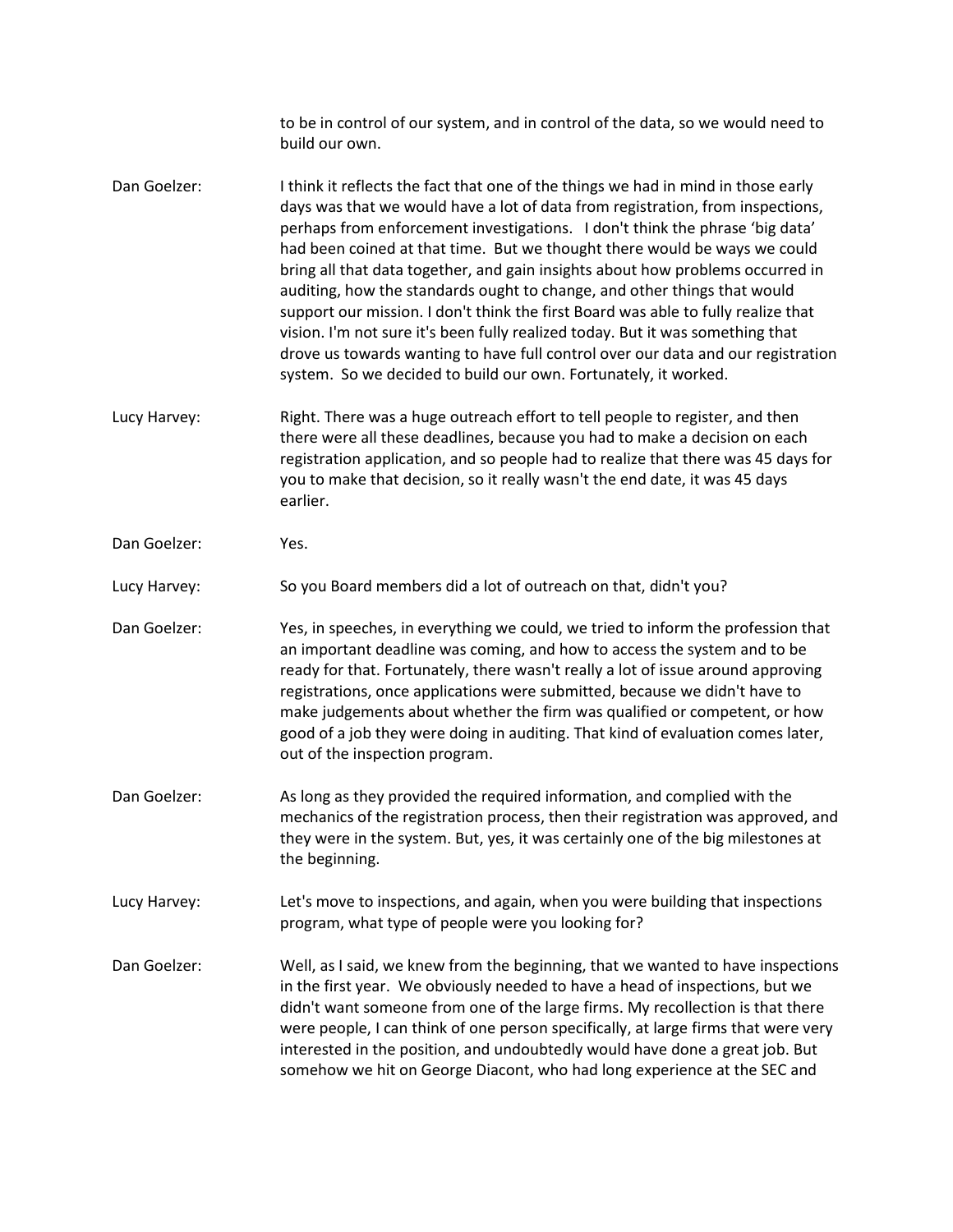| Dan Goelzer: | Yes, that was later. I think that was in 2011.                                                                                                                                                                                                                                                                                                                                                                                                                                                                                                                                                                                                                                                                                                                                                                                                                                                                                                                                                        |
|--------------|-------------------------------------------------------------------------------------------------------------------------------------------------------------------------------------------------------------------------------------------------------------------------------------------------------------------------------------------------------------------------------------------------------------------------------------------------------------------------------------------------------------------------------------------------------------------------------------------------------------------------------------------------------------------------------------------------------------------------------------------------------------------------------------------------------------------------------------------------------------------------------------------------------------------------------------------------------------------------------------------------------|
|              |                                                                                                                                                                                                                                                                                                                                                                                                                                                                                                                                                                                                                                                                                                                                                                                                                                                                                                                                                                                                       |
| Lucy Harvey: | There was also another milestone -- the first time that one of the Big Four failed<br>to address quality control concerns in their Part 2, was released, and that was a<br>little bit later.                                                                                                                                                                                                                                                                                                                                                                                                                                                                                                                                                                                                                                                                                                                                                                                                          |
| Dan Goelzer: | Well, I think we were concerned and uncertain about how the public and<br>companies would react to them, because we did identify deficiencies, problems,<br>in all the firms' auditing. We worried whether this would provoke a new crisis, a<br>new lack of confidence. Would audit committees think they should change their<br>auditors or something? We just weren't really sure. I haven't gone back to<br>actually look at the press statements that were made at that time, but I think<br>we made an effort to make clear that we couldn't really make an overall<br>judgment about the firm from what we'd found in the initial inspections, that<br>we'd only looked at a small number of audits, and that sort of thing. But still,<br>those first reports were a major milestone, and I think it's something that<br>helped to reverse this idea that we were just going to be captives of the<br>profession and say that everything was great, and not really have much of an<br>effect. |
| Lucy Harvey: | On August 26, 2004, the Board released its first limited inspection reports, and<br>what was the Board concerned about in that first release?                                                                                                                                                                                                                                                                                                                                                                                                                                                                                                                                                                                                                                                                                                                                                                                                                                                         |
| Dan Goelzer: | I often felt that I interviewed a lot of people who thought it was great to retire<br>at a young age, and enjoyed playing golf for about 18 months, but then said to<br>themselves, "Hey, I need something to do, again." The PCAOB was an obvious<br>choice for those folks, and we were very fortunate to be able to attract them.                                                                                                                                                                                                                                                                                                                                                                                                                                                                                                                                                                                                                                                                  |
| Dan Goelzer: | The philosophy was a little different in terms of the working level inspectors, the<br>people below George. There, we felt it was critical that people have a significant<br>amount of recent public company auditing experience We knew that they<br>would be having to go toe to toe with senior partners at large firms and might<br>well be challenging what those people had done. We thought that the<br>inspectors would have to have a background where they'd been there and done<br>that, themselves. People did come to us out of the large firms and out of<br>smaller firms. I think we were also very fortunate that we attracted a fair<br>number of people who had retired from the large accounting firms. Certainly we<br>were able to hire a number of people who had been partners and senior<br>auditors, but either were looking to do something different or had faced<br>mandatory retirement from their firms.                                                               |
|              | then at FINRA. He was an accountant, and he turned out to be the ideal person<br>for the position, and so we hired George.                                                                                                                                                                                                                                                                                                                                                                                                                                                                                                                                                                                                                                                                                                                                                                                                                                                                            |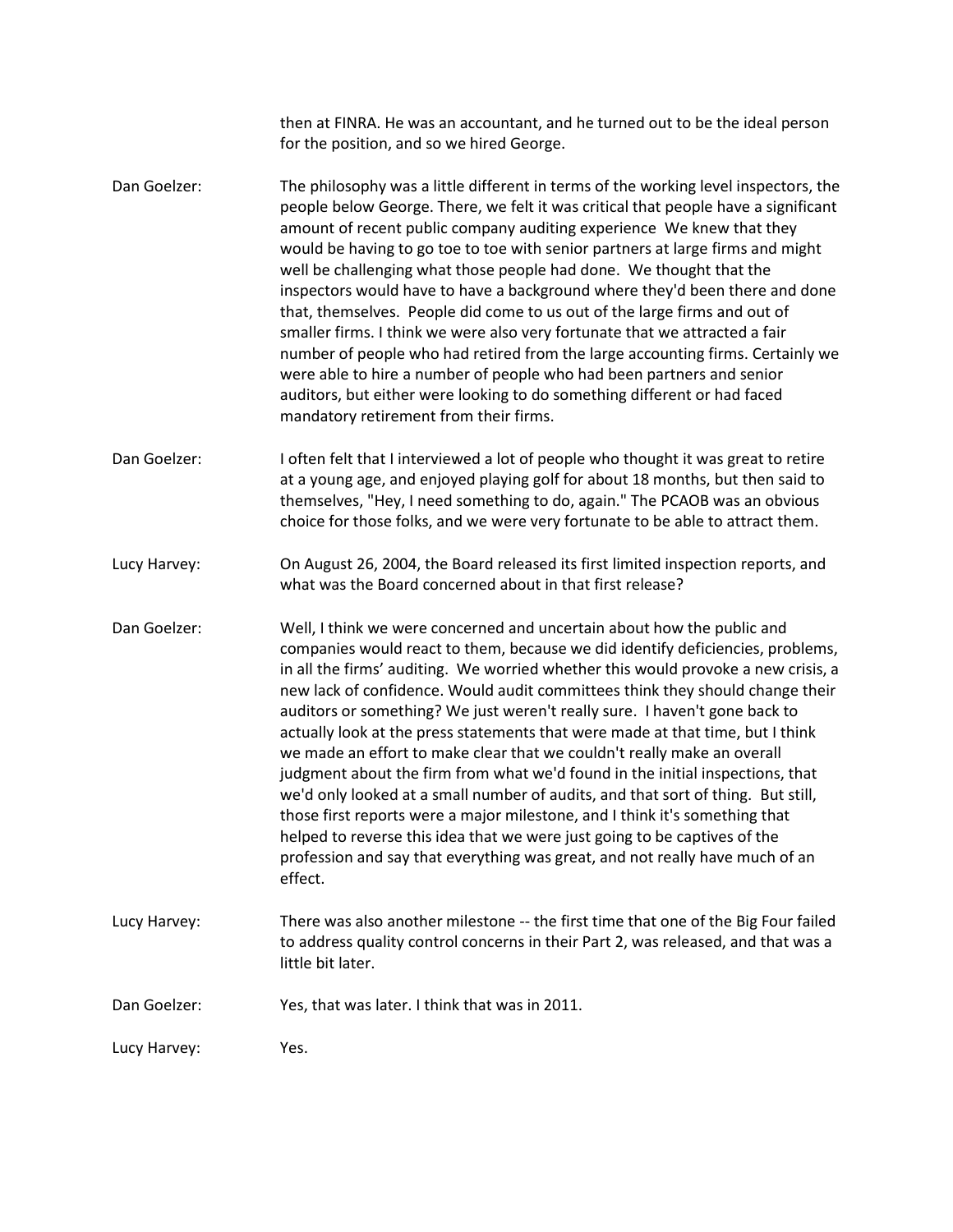| Dan Goelzer: | We were concerned about that, and I think the firm was concerned as well. I<br>understand the firm did a lot of preparatory work with the audit committees of<br>its public company clients, explaining to them that this was coming and that the<br>firm was going to work hard to address the problems. Again, I think the release<br>of that Part 2 went a long way towards showing that we were prepared to be<br>tough on the profession, and call things as we saw them. It didn't end up having<br>a disruptive affect in the sense of the firm losing clients, or anything of that<br>nature.                                                                                                                                                                                                |
|--------------|------------------------------------------------------------------------------------------------------------------------------------------------------------------------------------------------------------------------------------------------------------------------------------------------------------------------------------------------------------------------------------------------------------------------------------------------------------------------------------------------------------------------------------------------------------------------------------------------------------------------------------------------------------------------------------------------------------------------------------------------------------------------------------------------------|
| Dan Goelzer: | It was a little bit of an uneasy situation because the Part 2 release occurred after<br>the Commission had appointed new Board members earlier in 2011, and several<br>people on the Board were recused so there were only two or three of us that<br>made that decision to release a large firm Part 2. But, I think it ended up having<br>a positive effect on that firm, and on the profession, generally. If we look back<br>today, all the large firms have had a portion of a Part 2 of an inspection report<br>made public, so it wasn't by any means an isolated, or a one-off event. It's part<br>of what Congress contemplated when they set up the system in the Sarbanes-<br>Oxley Act.                                                                                                  |
| Lucy Harvey: | Let's move to standards. SOX had given you the choice as to whether you were<br>going to set auditing standards, or rely on the profession to do that, and so, why<br>did the Board elect to set their own standards?                                                                                                                                                                                                                                                                                                                                                                                                                                                                                                                                                                                |
| Dan Goelzer: | I don't think it was ever really a serious, or a close, issue for us. We felt that we<br>had to do the standard setting ourselves, or again, risk the perception that we<br>were being captured by, or ceding our authority to, the profession that we had<br>been assigned to regulate. So, yes, we decided to set the standards ourselves. I<br>think we were very sensitive to the fact that, as Board members, we didn't have<br>the kind of personal experience or technical knowledge that you would expect<br>in folks setting auditing standards, so we needed to have an experienced staff<br>that could provide that expertise.                                                                                                                                                            |
| Dan Goelzer: | We were fortunate to have Doug Carmichael as our first Chief Auditor, which<br>was the title we gave to the head of standard setting. I'm not sure that was<br>really the perfect title, because it sounds like the Chief Auditor performs some<br>type of audit, but of course that wasn't his function. But Doug assembled a<br>great team around him. I think during all the years I was there, there was<br>discussion about whether there were ways we could get the profession more<br>involved in standard setting, perhaps by delegating particular projects to<br>professional groups, or asking working groups comprised from the profession to<br>do drafting projects for us. But we never did that, again, because of concern<br>about seeming to cede our authority to the profession. |
| Dan Goelzer: | The trade-off for doing it ourselves was that the standards setting proceeded at<br>a somewhat deliberate pace. We weren't able to accomplish all the standard<br>setting that I think we envisioned in the early days. Certainly one of the things<br>we talked about -- again, going back to the early meetings here at Baker<br>McKenzie -- is that, while we couldn't write a new set of auditing standards in 90                                                                                                                                                                                                                                                                                                                                                                                |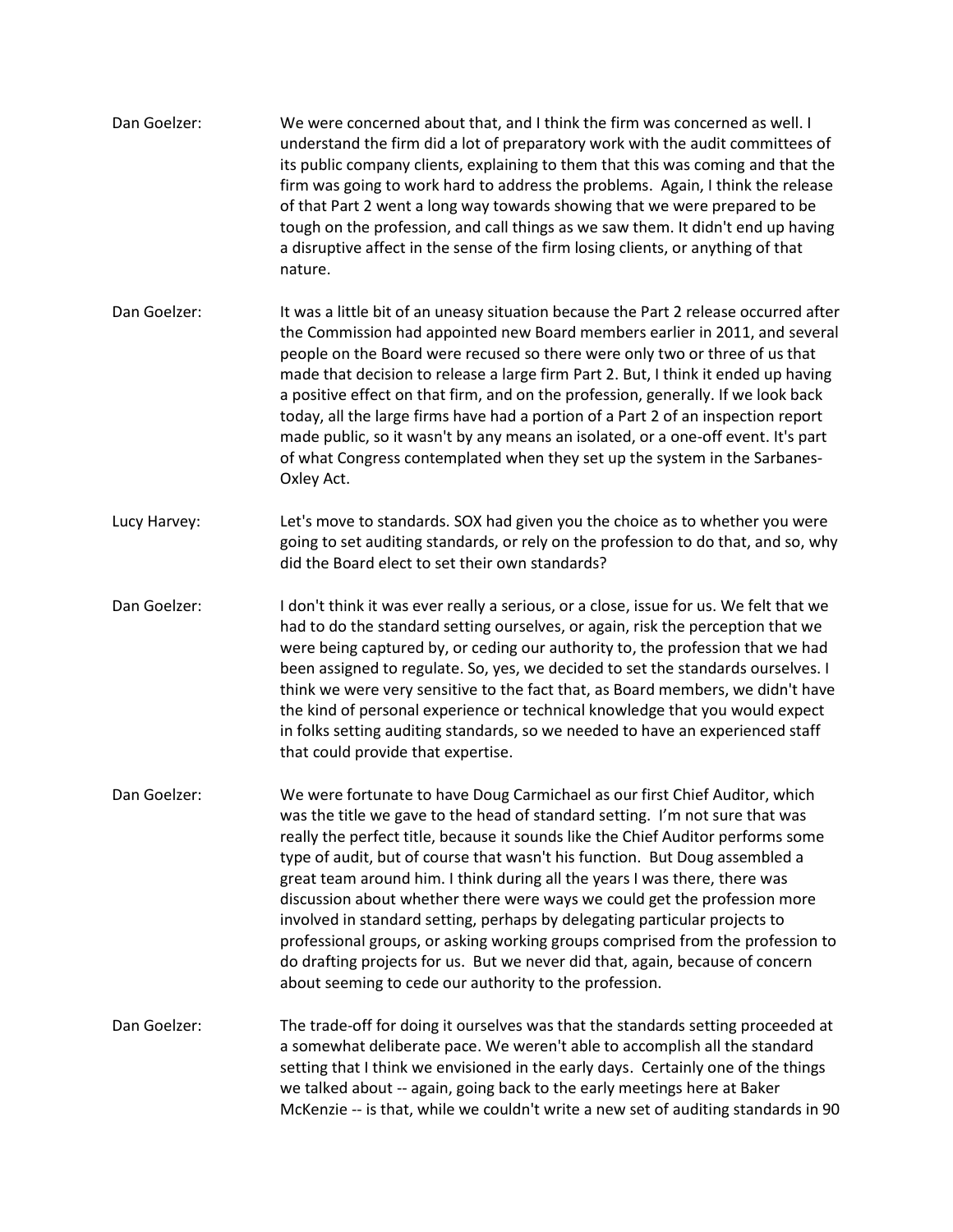|              | days, or 180 days, so we'd have to adopt the existing standards, but then we<br>would quite rapidly have projects were we would review all of those standards,<br>and modify them, or adopt replacement standards of our own. That really just<br>turned out not to be feasible from a workload standpoint. I mean, obviously, the<br>Board has adopted a significant number of standards over time and replaced<br>many of the standards that were in existence in 2003. But we never really had<br>the kind of comprehensive review and rewrite of the standards that we<br>envisioned back in those early days.                                                                             |
|--------------|------------------------------------------------------------------------------------------------------------------------------------------------------------------------------------------------------------------------------------------------------------------------------------------------------------------------------------------------------------------------------------------------------------------------------------------------------------------------------------------------------------------------------------------------------------------------------------------------------------------------------------------------------------------------------------------------|
| Lucy Harvey: | There was a lot of optimism, wasn't there, that the standard setting would go<br>rather rapidly.                                                                                                                                                                                                                                                                                                                                                                                                                                                                                                                                                                                               |
| Dan Goelzer: | Well, yes, I think that's right. I've said how there was cynicism and suspicion<br>about the Board, and we were very uneasy about some of those things, but we<br>did have a lot of optimism and enthusiasm about our work. Maybe in some<br>ways we overestimated what we would be able to accomplish, or at least what<br>we'd be able to accomplish in a short period of time. But I think that's the<br>attitude you want to begin a new project with.                                                                                                                                                                                                                                     |
| Lucy Harvey: | Absolutely. Let's talk about SAG. Why did you guys decide to create a Standing<br>Advisory Group. Ultimately was it helpful, or was it herding cats? Was it a lot of<br>presenting a myriad of differing opinions, or was it good counsel that they<br>provided?                                                                                                                                                                                                                                                                                                                                                                                                                               |
| Dan Goelzer: | The Act says that the Board 'should create such advisory committees as it thinks<br>appropriate,' or something like that. We thought we had a pretty strong<br>direction from the statute to create an advisory committee. I think it was also<br>something that came out of the decision to do our own standard setting. We<br>knew we would need outside advice and input, and the SAG would be one way<br>of getting input on standard setting projects, such as what projects should be<br>undertaken, and reaction to proposals. There was also a significant strand of<br>thinking that we wanted to create a group of people that felt they had a stake in<br>the success of the PCAOB. |
| Dan Goelzer: | The SAG has people from accounting firms, investor representatives, issuer<br>representatives, academics, and some other regulators. Again, at the beginning,<br>there were questions about, "Is this organization going to last? Is it going to be a<br>success?" We thought we needed to build up a constituency that was sort of<br>inside the tent -- felt that they had an interest in our success -- and could<br>communicate to other people, "Well, I meet with the PCAOB several times a<br>year, and here's what their thinking is."                                                                                                                                                 |
| Dan Goelzer: | There was also, along those lines, a little bit of an idea to take people that were<br>potential critics, and put them on the SAG, so that they would feel that they<br>were insiders and had a voice. So, people like Lynn Turner, Damon Silvers,<br>Barbara Roper -- I don't think they would take offense at my saying that -- but<br>they were people that we thought perhaps viewed us with some unease, or<br>suspicion, and we wanted them to have an open line of communication with the                                                                                                                                                                                               |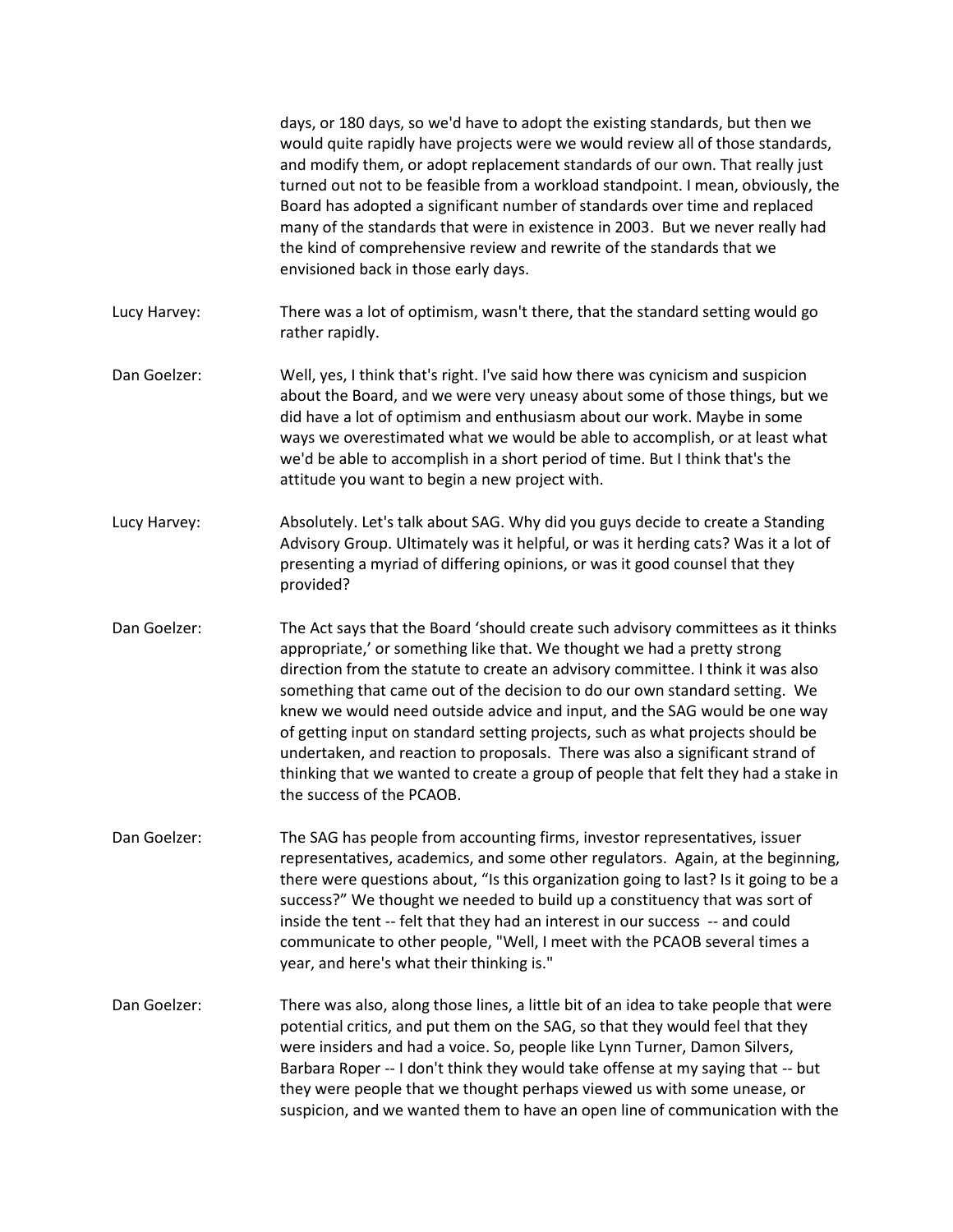Board, and feel that they could have some confidence in the work that we were doing. I think all those things went into forming the SAG.

- Dan Goelzer: You asked, "Did it work?" Yes, I think we had some great discussions with the SAG, and it was a good opportunity to air views and get reactions from a variety of people to issues that were important to us. The SAG was never really set up to reach decisions. The SAG didn't vote, it didn't have its own positions on things. The Chair of the SAG was the Board's Chief Auditor. I think we were a little sensitive to the risk that we didn't want this to be a group that we lost control of. We wanted to hear what they thought and to take their views into account, but we don't want them coming up with their own agenda for the PCAOB.
- Dan Goelzer: I always felt, particularly in the early days, that there was a little reluctance on the part of the firm representatives to be too vocal at public SAG meetings, because the profession continued to be under a bit of a cloud from the events that had given rise to Sarbanes-Oxley. So I think there was a dynamic where particularly the investor and public interest representatives were a lot more vocal at SAG meetings than the firm representatives were. But all in all, I think it worked very well, and I think it was a good decision.
- Lucy Harvey: Let's move to enforcement, and it was the last of the big divisions to be started and staffed. I heard a funny story that, early on, there was a group of people who worked very hard at naming the divisions, and they were saying, "Well, registration and inspections, you only register once, you get inspected several times, so registration will be singular and inspection will be plural." So, when they got to enforcement, they thought, "Well, actually, the investigations come first, and then comes enforcement." But then it would have been D-I-E, or die, and they thought, "We're not going to go there," so they named it a little bit differently. But anyways ... tell me about enforcement.
- Dan Goelzer: Well, as part of our conversations leading up to this interview, you pointed out that it was the last division formed. I don't think that would have occurred to me, or that I had focused on that until you said it. I do remember that we hired Chris Cutler as the first enforcement employee. I believe he came from SEC Enforcement. So, at some stage in the set-up process we got Chris, and then eventually, Claudius Modesti, and the rest of the staff. I would say that I think there's a logic to the timing. Enforcement is designed to enforce the rules – to, in essence, give teeth to our regulatory responsibilities. Until the rules and regulatory processes are in place, enforcement isn't as critical. Its work hasn't started yet.
- Dan Goelzer: For audit failures, audit breakdowns, of course, the Board has concurrent jurisdiction with the SEC, so it wasn't like there was nobody to pursue audit failures until our enforcement division was up and running. But that said, going back to the early meetings. I know we felt from the beginning that it was important to have an effective and credible enforcement program. So many of us had an SEC background. I have always felt that a lot of the SEC's credibility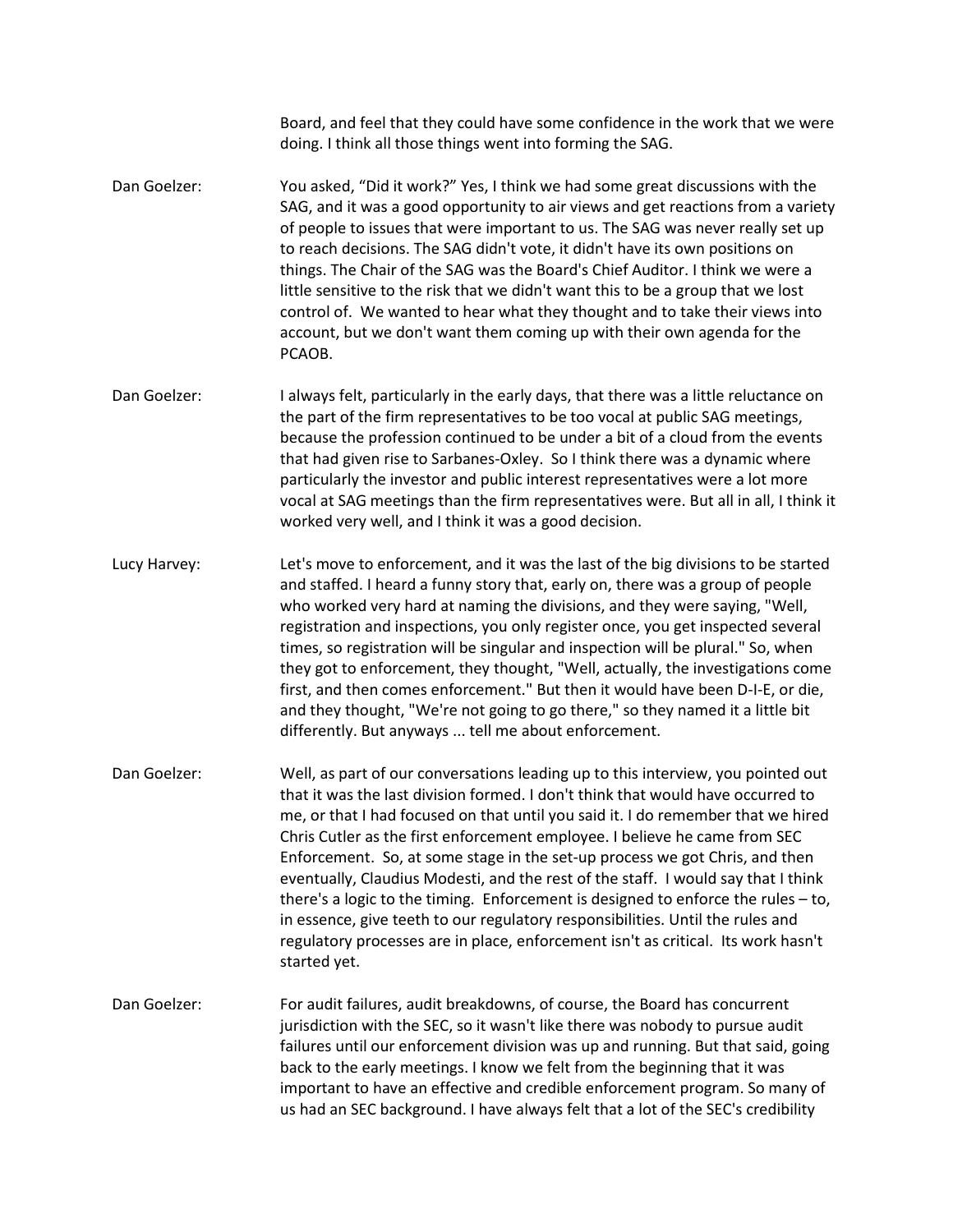comes from the fact that it has a nationally, world renowned, enforcement function that backs up its rules. You've got to follow the rules or you'll be dealing with the enforcement division. We certainly wanted to have the same model for the PCAOB.

Lucy Harvey: Describe the non-public nature of enforcement proceedings.

Dan Goelzer: Yes, that was a problem, and you may be able to talk to others who will give you more background as to exactly how that got into the statute. It was not a PCAOB decision. The Sarbanes-Oxley Act provides that PCAOB enforcement proceedings are non-public, essentially until the end, until there's been a settled order, or a final appeal, through the SEC appeal stage of the enforcement case. I think that was something that was important to the profession. The profession didn't have a lot of leverage at the time that Sarbanes-Oxley was going through Congress. And of course, there were a lot of provisions of SOX that didn't actually have hearings on them, so it's hard to known what the various constituencies thought. But, my understanding is that this is something that the profession badly wanted and managed to get in the Act, so the PCAOB had to live with it.

Dan Goelzer: Beginning, in 2010, we started urging Congress to change Sarbanes-Oxley, and make our enforcement proceedings public. That still hasn't happened, but I think it should happen, I think it's very important. There are a couple of problems with non-public enforcement proceedings. Certainly, one is, it creates an incentive to litigate with the Board, because you can keep the charges against you non-public, keep the public unaware of the charges, for as long as you can keep the case going. That means that you can -- particularly thinking of smaller firms who are exposed to a risk of being put out of business by the enforcement proceeding -- keep auditing and keep earning those audit fees, even though the PCAOB believes that it has a basis to exclude you from the business. The dynamic probably being that, if the proceedings were public, you would have just settled, rather than litigated the case.

- Dan Goelzer: I think it also deprives the public of important information about what's going on in the PCAOB's enforcement program. The public doesn't see until long after the fact the conduct that the Board thought justified bringing an enforcement action.
- Dan Goelzer: The SEC went through the same thing, because its disciplinary proceedings against accountants and lawyers were non-public by rule, for many years. Actually, during the time that I was SEC General Counsel, we changed that. We could do it without having to go to Congress. We could just do it by changing the SEC's rules. But, largely for the same kinds of reasons that I've just mentioned that it's a problem at the PCAOB, the Commission concluded that its enforcement actions against accountants and lawyers, just like its enforcement actions against brokers, or any other kind of defendant, should be public from the time that the Commission files the charges. So, I hope we'll get there for the PCAOB as well.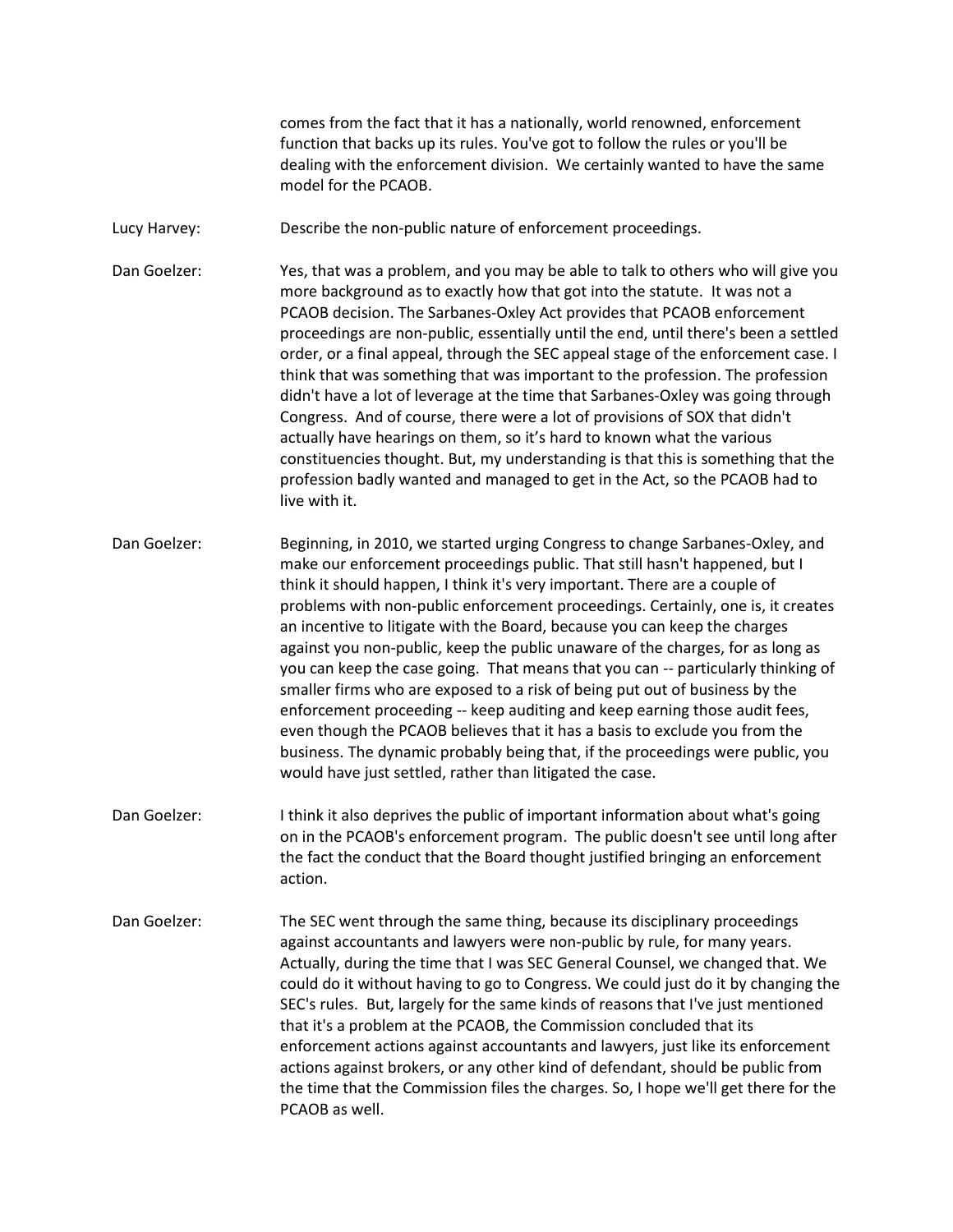- Lucy Harvey: Let's move to international, and talk a little bit about the early successes of the international division due to Chairman Bill McDonough's personal diplomacy. Did you have a great division that was interested in going overseas?
- Dan Goelzer: Yes, it's certainly true, Bill was really in his element negotiating with foreign regulators and foreign officials. He had worked at the State Department, I believe, early in his career. I think of him as a former fed official, and a former senior bank official, but before those things, he was a diplomat at the State Department, so he played a big role in our negotiations with foreign regulators.
- Dan Goelzer: We knew from the beginning, just based on the statute, that we would have to conduct inspections outside the United States, because there certainly are many non-US accounting firms that audit, or participate in the audits of, companies that are listed on US exchanges. And the way the Act is written, those firms have to register with the PCAOB and are subject to inspection. I don't think we fully appreciated at the beginning what the complexities would be of being able to send inspectors into other countries to inspect accounting firms that were also subject to their home country regulator's jurisdiction. But it's something that we knew from the beginning that we had to do.
- Dan Goelzer: Fairly early on, the idea also arose of creating an international organization, or a group of like-minded regulators. We'll talk about IFIAR perhaps in a few minutes, but that was part of the overall picture of international inspections. With help from Rhonda Schnare, who was the first Director of International Affairs, and others on the staff, we developed ideas for conducting joint inspections with foreign regulators. A joint inspection usually was much more palatable to the foreign regulator than simply having us come into their country and inspect a firm that was under their jurisdiction. In some cases, that would have been a problem under foreign law as well. But if we could inspect jointly with the home country regulator, then a lot of those problems dissolved, disappeared. Bill was great at negotiating with his foreign counterparts to open those doors, to be able to do that sort of thing.
- Lucy Harvey: While the PCAOB has made a lot of progress on international inspections, explain the current situation with China.
- Dan Goelzer: If you look back over time, there was a long list of countries that we couldn't inspect in—countries that have registered firms that were auditing US listed companies, but where the local authorities wouldn't let us inspect. Over time, that list has gradually been whittled down through diligent negotiations with counterparts, and through an increase in trust on the part of the foreign regulators in the PCAOB. I think IFIAR has been part of that picture.
- Dan Goelzer: But as we sit here today, there are still two countries on that list where the PCAOB can't inspect: Belgium and China. Don't ask me about Belgium, I don't know why it's on the list, but China has been a problem spot for many years. There have been active negotiations with the Chinese regulators, certainly back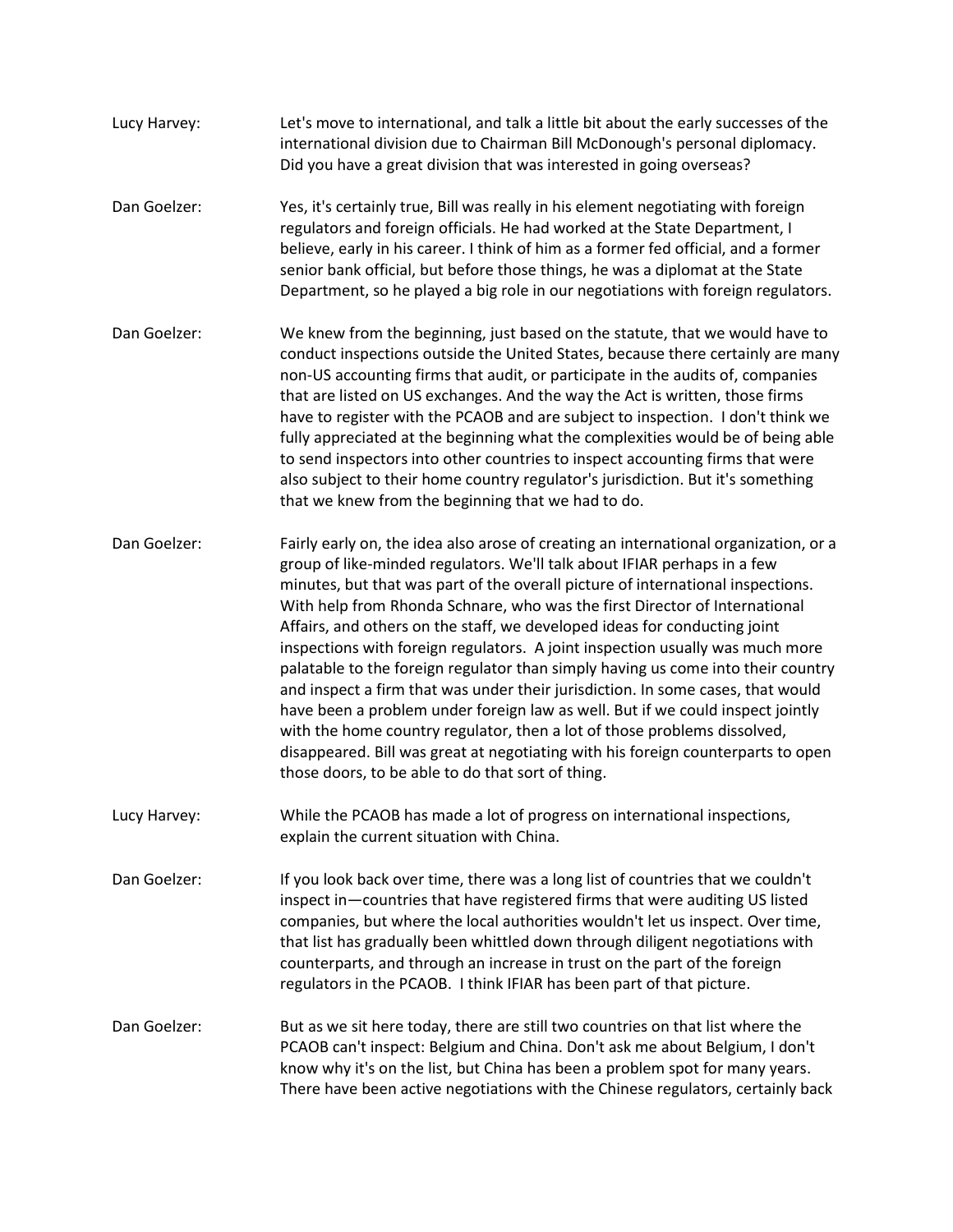through the years that I was there, and after I left the Board. But it's never been possible to reach an agreement with them.

- Dan Goelzer: I think it comes from several things. First, China does have strong feelings about its sovereignty and unwillingness to submit to authority of other governments, or other regulators. That probably has historical roots. I think they also have unusually strong laws on the confidentiality of corporate records and audit work papers. There has also always been at least some suspicion on the PCAOB's side, that, if you could see work papers for some Chinese public companies, and even the underlying corporate records, you might learn about involvement of the Communist Party in a way that wasn't being made public. You might learn about financial reporting issues that are fairly serious as well, particularly in the case of state-owned enterprises, where the Chinese government may have an interest in influencing their financial reporting.
- Dan Goelzer: I hope those things aren't too cynical, but the fact of the matter is that, so far, it has not been possible to strike an agreement with the Chinese authorities to permit the PCAOB to inspect the audits of companies based in mainland China, although there are a significant number of those companies listed here and with PCAOB registered accounting firms as their auditors.
- Dan Goelzer: While I was there, we certainly thought about de-registering those accounting firms. The accounting firms are not cooperating with PCAOB inspections. It may be that they're not cooperating because their government won't let them, but the fact still is, they aren't cooperating, and that would be a basis to de-register those firms. That, in turn, would place the companies they audit in violation of the provisions of the securities laws that say you have to have a PCAOBregistered auditor. That would open the door to the SEC taking action against those companies, which could in turn cause the exchanges to de-list them. I think that's always seemed like an unattractive option, at least to the SEC, because of who would suffer from the delisting. It would be largely the US investors that have investments in those companies and would find those investments to be illiquid and worth much less. So it's been a dilemma.
- Dan Goelzer: I've been, I guess, amused and intrigued recently, because now, as a spin-off of the trade war with China, the Administration is looking at questions about the listing of Chinese companies in the US, and whether the US ought to de-list Chinese companies, or at least start being serious about enforcing these PCAOB requirements. Up until now, the PCAOB's problems with China have been, I think, very much below the radar of anybody in the White House--this White House, or the prior White House, or any other White House.
- Dan Goelzer: But now there are bills in Congress to de-list Chinese companies that won't cooperate in PCAOB inspections, and there's been discussion about the issue in the context of the U.S.-China trade talks. Suddenly, this issue has risen to prominence, although, if anything, that may have caused the Chinese to dig in their heels even further, I'm afraid. I don't see a solution, in the short run.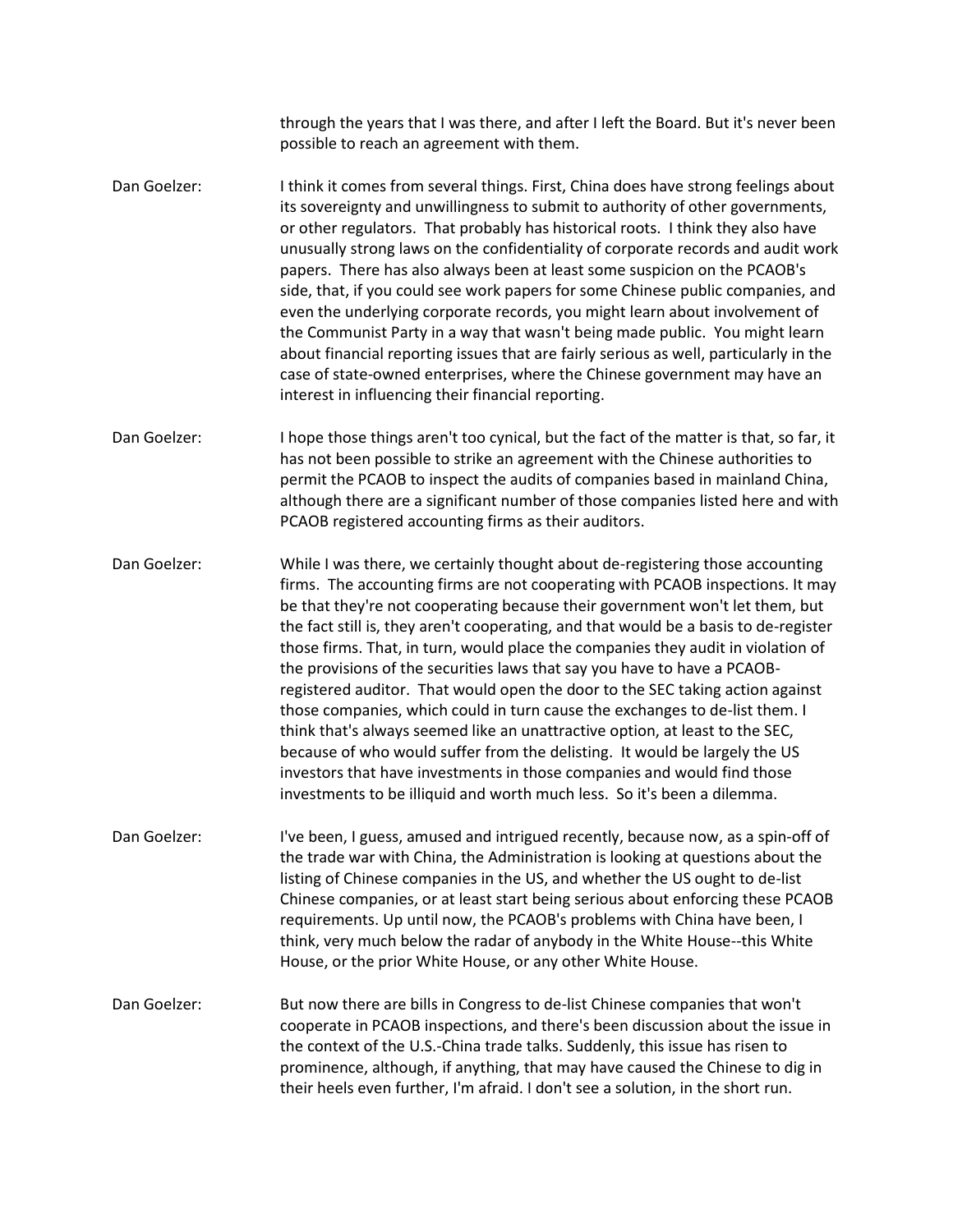Hopefully, the Belgians will come around, though. What their problem is, I don't know.

- Lucy Harvey: All right. Let's move to the first big crisis that the PCAOB faced, and that was internal control. So, the auditing standard governing internal control over financial reporting proved to be the most profound and most controversial, of the standard projects to date. So, talk about the issues that erupted over enacting Section 404(b) of Sarbanes-Oxley.
- Dan Goelzer: Well, yes. In terms of the enactment, I wasn't necessarily following these things with a magnifying glass in those days, because I didn't know how much I would be affected by them. But as I said earlier, Sarbanes-Oxley ended up passing in a crisis atmosphere. Parts of the bill had had hearings held on them, parts hadn't. There hadn't been a lot of scrutiny in the legislative process about what would it really mean to require than an auditor express an opinion on the effectiveness of a company's internal controls.
- Dan Goelzer: The light began to dawn on people that this was going to be a major issue, after the bill was passed. It was one of those things that we flagged early on as something that would be a major project for us--to develop a standard on what was, in effect, a whole new audit. This is not just adding a component to the existing audit. We needed a new body of auditing standards to provide a basis for a whole new kind of opinion that auditors weren't previously expressing. For the reasons we've already discussed, in the Board's early days, we just had more pressing things we had to worry about. We knew this was something that would have to be done, and if I remember correctly, had to be done against a deadline, or at least there was an expectation that this would take effect in a reasonably short timeframe. But we had to get registration going, and inspections going, and staff-up the standard setting function.
- Dan Goelzer: Eventually, of course, Auditing Standard No. 2 was adopted, and took effect, and firms started issuing opinions on the effectiveness of company internal control over financial reporting. The first year, particularly, I think was difficult. It was a lot of work for the auditors, and we heard that there were staffing shortages and even a need to import talent from other countries or hire people at lower levels to work specifically on ICFR auditing. I think it was a bit of a shock for the companies, too, which felt that the auditors had gone overboard, I guess you would say. The control testing was being done to a very extreme degree, too many controls were being identified as key to the company's financial reporting, the concept of materiality wasn't really being applied, at least in the way that the companies thought it should be, and it was having serious spillover effects on public companies.
- Dan Goelzer: Of course, the company complaints brought the issue into the political sphere, as well, and it was clear that something had to be done. I remember the SEC had several public meetings about internal control auditing, over at the Commission. We PCAOB Board members were present for those, and we heard witnesses talking about the problems that internal control auditing caused for their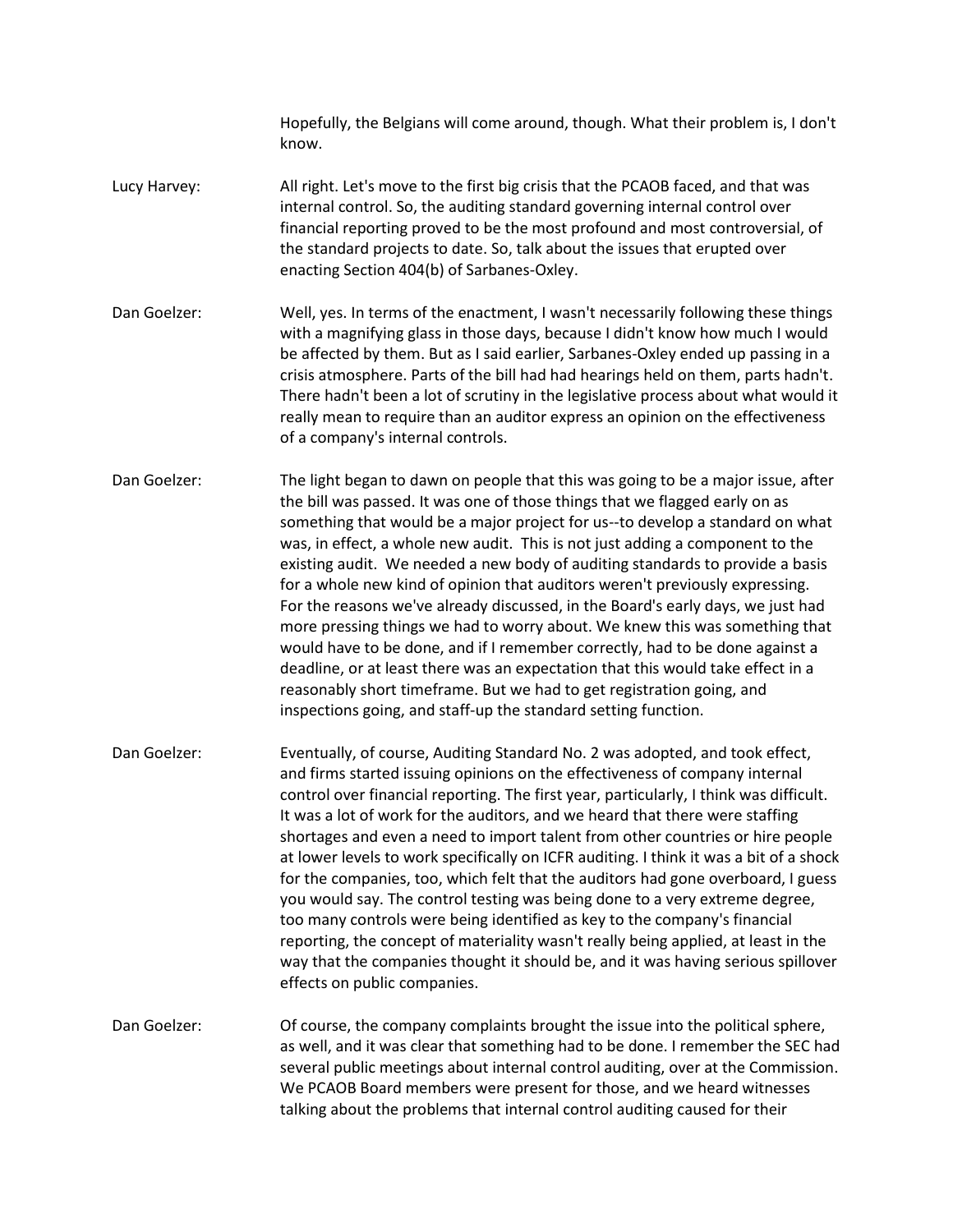companies, and auditors talking about how it affected the audit process. On the other hand, investors were supportive of ICFR auditing and reporting. It was very much a divided issue--it wasn't something where all the voices were on one side. But it became clear to us, with some help from the SEC, that we had to make some kind of a change.

Dan Goelzer: So, work was started to revise Auditing Standard No. 2 and replace it with Auditing Standard No. 5. The underlying philosophy was that controls should be reviewed on what we called a "top-down" basis. Also, an objective of the revision was to make control auditing more risk-focused, so that the auditor was taking into account the risk that a particular control could result in a material misstatement in the financial statements. We wanted to discourage audits that were building up from the bottom, looking at the controls over petty cash, or something, that couldn't really, in the real world, have much of an impact on the company's financial reporting.

Dan Goelzer: I always thought that, to some extent, the transition from AS 2 to AS 5 had elements of PR to it. In other words, we didn't really weaken the control audit, or change the fundamentals of the control audit. But I think we did a much better marketing job than we had the first time around. We were telling people, "Look, you've got to be looking at the controls that would really affect financial reporting, not just everything that's a control somewhere in the company."

Dan Goelzer: We had a very effective staff working on the revision, Laura Phillips and Sharon Virag, particularly. I wouldn't by any means say it ended the complaints about internal control auditing. I'd say the debates settled down due to a variety of things. The adoption of AS 5 was one, but I think a lot of it was just the fact that the audit firms gained more experience with control auditing, and companies gained more experience with being audited. They strengthened their controls, and I think there was tremendous positive benefit. We often heard from internal auditors, and CFOs, that, that -- while the company might be complaining publicly -- this was an opportunity for them to put more resources into their controls and strengthen their controls. So I think ICFR auditing ended up being just a tremendous positive for financial reporting in the United States, and for the quality of auditing. An effective control audit certainly buttresses the financial statement audit. Restatements have fallen over the last 10 years or so, and I think ICFR auditing is a big reason why that's occurred.

Dan Goelzer: The debate has switched to, "How does the cost benefit equation work for smaller companies, where the costs are proportionally higher relative to the company's financial resources?" I do think the benefits are often greater for those companies as well, because they're likely to have more primitive control systems. But the issue has become one in the political sphere, and so Congress has taken steps to exclude smaller companies, non-accelerated filers particularly, from the internal control attestation requirement.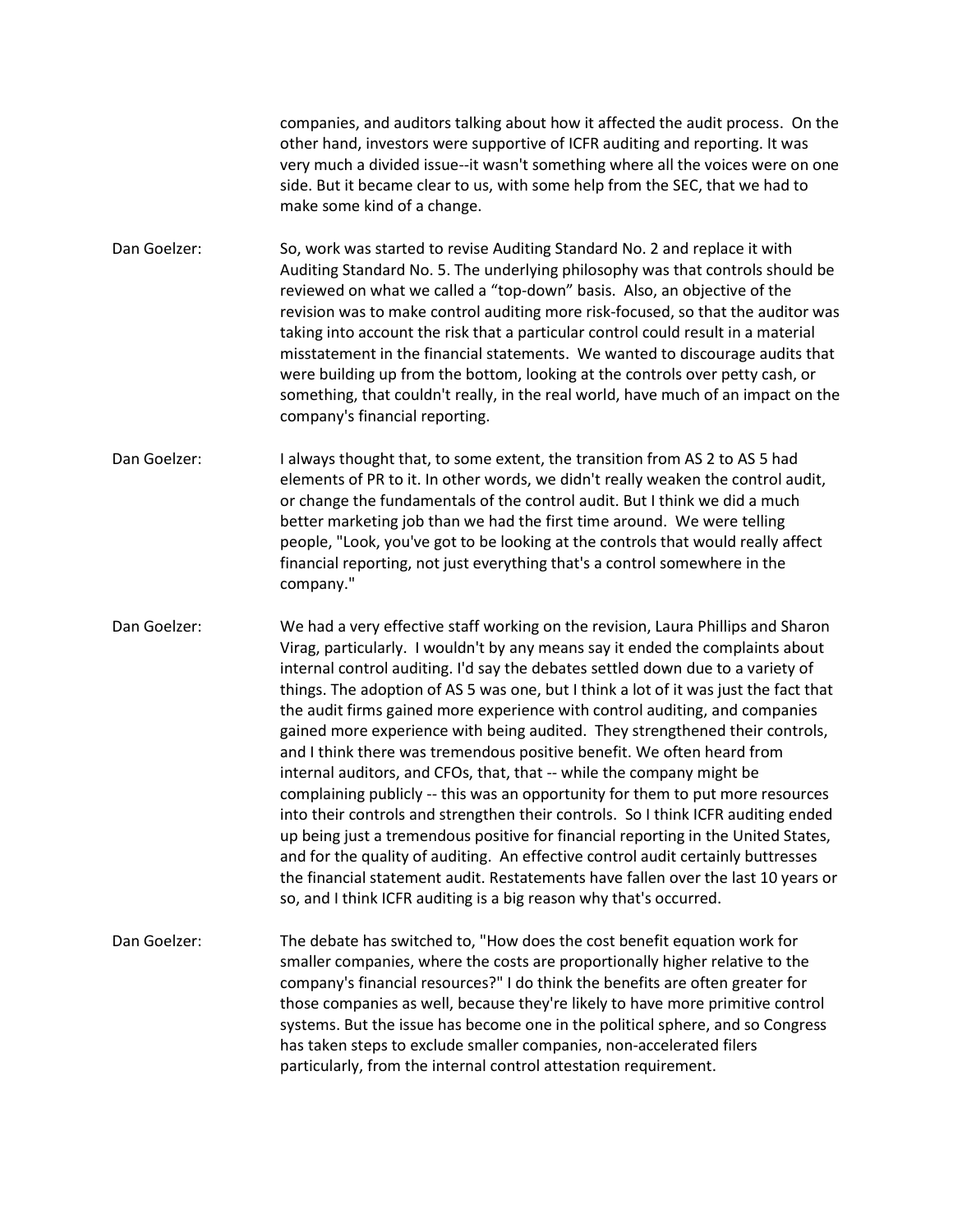| Dan Goelzer: | I also think the debate about internal control audits probably thrust the PCAOB<br>into the consciousness of the reporting community. We were already a factor<br>for the auditors and those who followed auditing, but a little less visible to the<br>public company world at large. ICFR auditing brought us to the reporting<br>community's attention, not necessarily in a good way. But hopefully the Board<br>did get some credit for trying to address the issues that companies were raising.                                                                                                                                              |
|--------------|-----------------------------------------------------------------------------------------------------------------------------------------------------------------------------------------------------------------------------------------------------------------------------------------------------------------------------------------------------------------------------------------------------------------------------------------------------------------------------------------------------------------------------------------------------------------------------------------------------------------------------------------------------|
| Lucy Harvey: | Sharon Virag has said she left the PCAOB after her work there, and has worked<br>in the profession for years, and she gets a lot of credit from people who say,<br>"You wrote AS 5." And she says, "No, I negotiated AS 5."                                                                                                                                                                                                                                                                                                                                                                                                                         |
| Dan Goelzer: | Well, that's probably a good comment. Whether she wants to call it writing or<br>negotiating, she certainly was a major part of that effort.                                                                                                                                                                                                                                                                                                                                                                                                                                                                                                        |
| Lucy Harvey: | Did that battle over internal control mark a sea change in the political climate<br>for the PCAOB?                                                                                                                                                                                                                                                                                                                                                                                                                                                                                                                                                  |
| Dan Goelzer: | Well, yes, in several ways. I know there are still people that are cynical about<br>the PCAOB, but I think it did a lot, along with the early successes, or the early<br>visibility, of the inspection program, to end this idea that we were just going to<br>be captives of the profession and the business community, and weren't going to<br>have much of an impact on audit quality and financial reporting. People might<br>not have necessarily liked everything we were doing, but I think the idea that we<br>were just sort of captives of the profession pretty much disappeared by that<br>point.                                       |
| Dan Goelzer: | I'm sure you can find critics today that would still say that, but I don't think it's<br>the prevailing view. It also, as I said a minute ago, brought the PCAOB back into<br>the political sphere, and to the attention of Congress, because of concerns<br>about the cost imposed on companies from internal control auditing and<br>reporting. That wasn't always a positive. ICFR auditing caused the Board to have<br>its critics in Congress, and ultimately caused Congress to cut back on the scope<br>of Section 404(b) of Sarbanes-Oxley. But it did raise our visibility in both the<br>issuer community and in the political community. |
| Lucy Harvey: | Let's talk briefly about an existential crisis that the PCAOB faced, and that was a<br>lawsuit that had been brewing since 2006 -- the Free Enterprise Fund versus the<br>Public Company Accounting Oversight Board. Talk a little bit about the case, and<br>the effect it had.                                                                                                                                                                                                                                                                                                                                                                    |
| Dan Goelzer: | Yes. Just in broad terms, the theory of the case was that the members of the<br>PCAOB were exercising executive authority, governmental authority, but were<br>too insulated from control by the President. The President is the head of the<br>executive branch of the government, and officials in the executive branch are<br>supposed to be accountable to the President. Of course, in our case, we were<br>appointed by the SEC, and could be removed from our positions only by the SEC<br>for cause. SEC Commissioners can only be removed by the President for cause,                                                                      |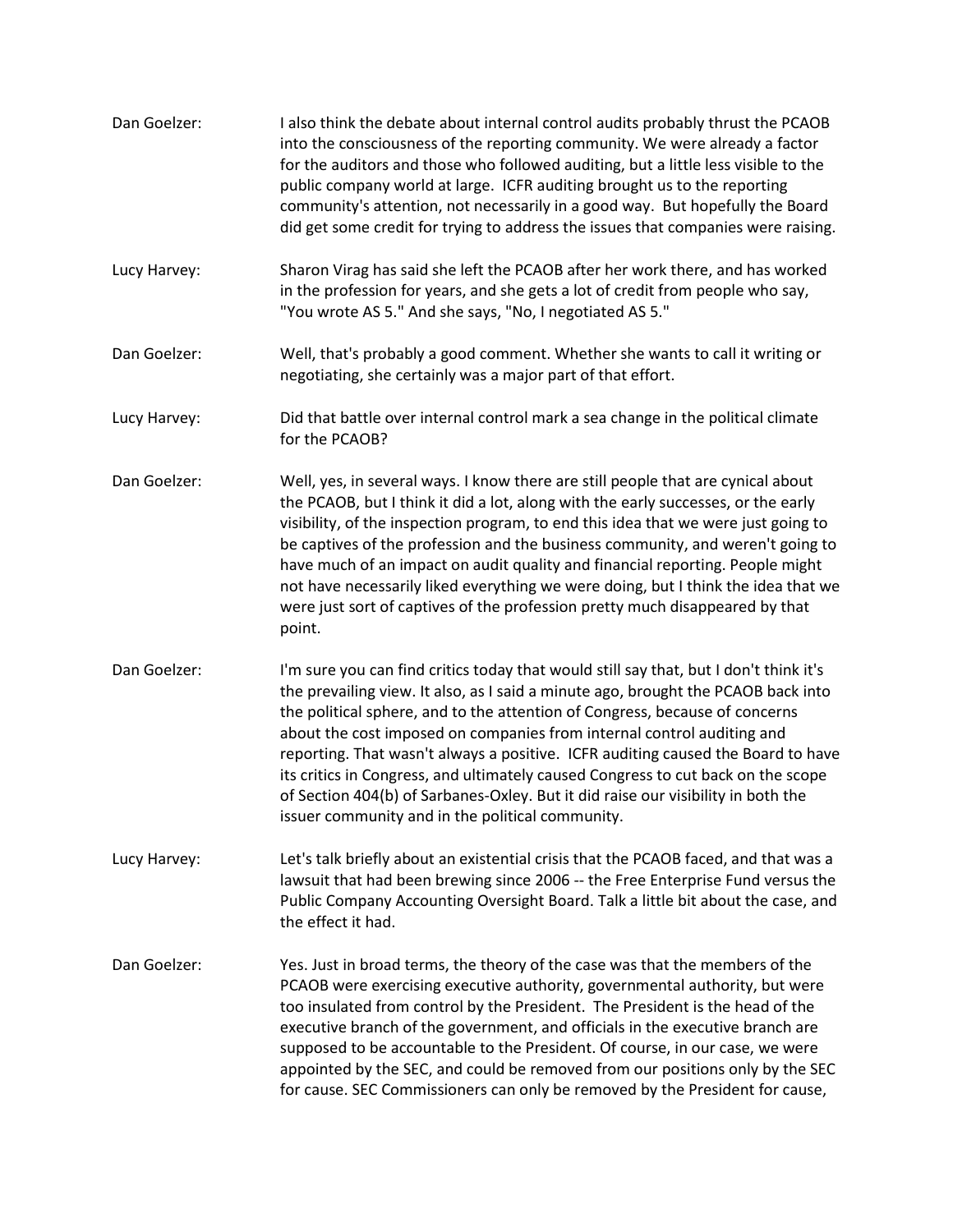so the problem was that PCAOB Board members were two levels of causeremoval insulated from Presidential control. That was presented to the courts as a separation of powers violation, a constitutional problem.

- Dan Goelzer: In terms of what effect it had on the Board: The Supreme Court eventually took the case, and the case was decided in 2010. By the time the Supreme Court took the case, I think the staff was fairly well aware of it, and people did have concerns about what this was going to mean for us. The first thing I'd say is that the staff kept doing their job. There wasn't really any break in the PCAOB's work. Whatever people's personal concerns might have been, the work went on, as it would have without the litigation.
- Dan Goelzer: It made hiring harder, I think. People wondered, "Do I want to join an organization that might be, in effect, abolished by a Supreme Court decision." I can't say that hiring stopped completely, but it certainly became much more difficult. The case also pretty much brought to a halt the SEC appointing new Board members. So, we had at least two Board members that were just holding over beyond their terms while the SEC was waiting to see the outcome of the Supreme Court case. Mark Olsen left the Board in July of 2009, and I became Acting Chair as a result of that. I think it just wasn't feasible for the SEC to find a new Chair for the PCAOB with the case pending. So it certainly had that kind of effect.
- Dan Goelzer: As Board members, we wondered, "If this case were to be lost, what would that actually mean? Would it mean the Board would have to give back all the money it had collected over the past six years? Would the Board members be personally liable for all of the Board's debts?" Well, that didn't seem too likely, but, on the other hand, you couldn't say it was absolutely impossible. Would we have to essentially fire everyone and close our doors? When you looked at it a little bit more seriously, based on what the precedents were, we assumed that, even if the Court were to rule against the Board, it would stay that decision and give Congress an opportunity to correct the problem.
- Dan Goelzer: But, what the chances were of getting Congress to act? What other changes would it want to make to the PCAOB along the way? These were also big unknowns. And how long would a stay be? Would we have to expect Congress to act over the Summer of 2010? There was a lot of uncertainty. We thought about contingency planning, at least in the sense of what the steps would be to get Congress to act and correct the problems. Other kinds of contingency planning really would have depended upon what our access to money was after the loss in the Supreme Court.
- Dan Goelzer: Fortunately, it all turned out fine. The Supreme Court, in Solomon-like fashion, did rule that the Board structure was unconstitutional, but simply struck from the statute, or found invalid, the part of the statute that made Board members removable only for cause. As a result, the SEC could remove a Board member for any reason, at any time. That got rid of one level of insulation from Presidential control and made the Board constitutional.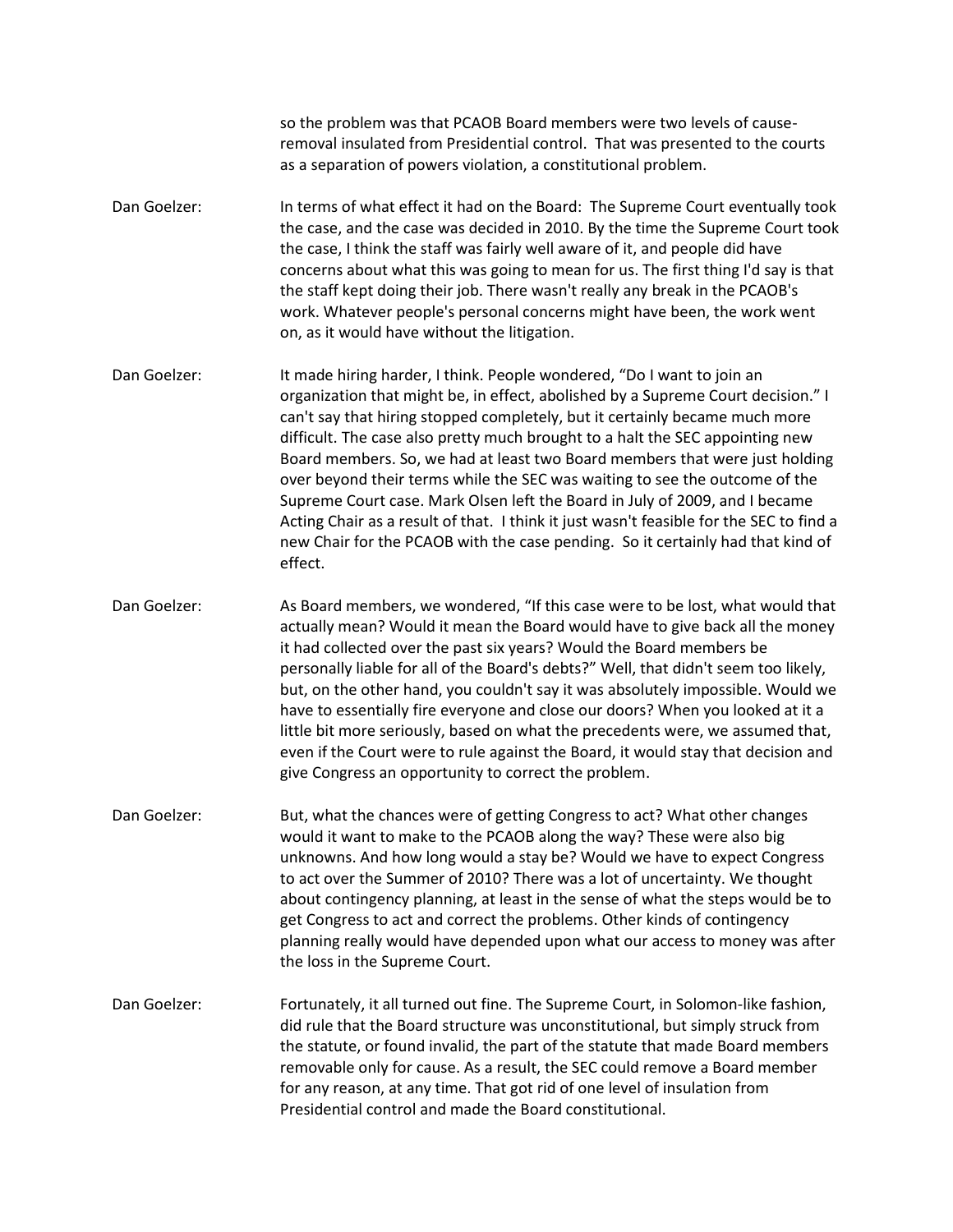- Dan Goelzer: It did come down to the wire. I remember very well that the decision came out on the last day of the Supreme Court's 2010 term, so we knew that the decision had to come out on that Monday, because that was the last opportunity for the court to announce decisions from cases that were heard that term. And I remember for myself, I was kind of hunched over my computer following a blog that was reporting on the decisions as they were issued, which I guess is the main way to get real time-
- Lucy Harvey: SCOTUS blog.
- Dan Goelzer: The SCOTUS blog, exactly. Yeah.
- Lucy Harvey: Refreshing.
- Dan Goelzer: Yes. So, that's how I got the word, and I suspect that applied to many other people. I think shortly after that we did have an all hands meeting to make sure that the staff understood what had happened and that we could go on again without having to worry about the fact that the Board might be, in essence, abolished by judicial decision. So, it was an important day.
- Lucy Harvey: It was an important day.
- Speaker 3: Just FYI, we are coming up on 90 minutes.
- Lucy Harvey: Okay, let's talk about broker-dealers. The PCAOB's mandate was broadened after the Madoff scandal, a \$65 billion Ponzi scheme uncovered December of 2008. So, describe how the auditors of broker-dealers suddenly came under the bailiwick of the PCAOB.
- Dan Goelzer: Well, the Sarbanes-Oxley Act, from the beginning, required the auditors of broker-dealers to be registered with the PCAOB. You may have other sources on the reasons for that. What I heard was that, when the bill was going through Congress, somebody, and I heard it was Dean Shahinian, who was a guy I'd worked with at the SEC, great guy, who was on the Senate Banking Committee staff at that time. He simply went through the '34 Act, and wherever the words "independent public accountant" appeared, he changed them to "registered public accounting firm". But not much thought was given to what each of those changes meant in practice. Making that kind of change in Section 17 of the '34 Act meant that broker-dealer audit reports filed with the SEC had to be prepared by an audit firm registered with the PCAOB, even though the rest of the Sarbanes-Oxley Act didn't address anything other than public company auditors. So it was kind of an anomaly.
- Dan Goelzer: After the law was passed, the SEC was aware of this problem, but each year in December they would, by order, suspend the operation of that provision for 12 months. As a result, the need for broker-dealer auditors to register with the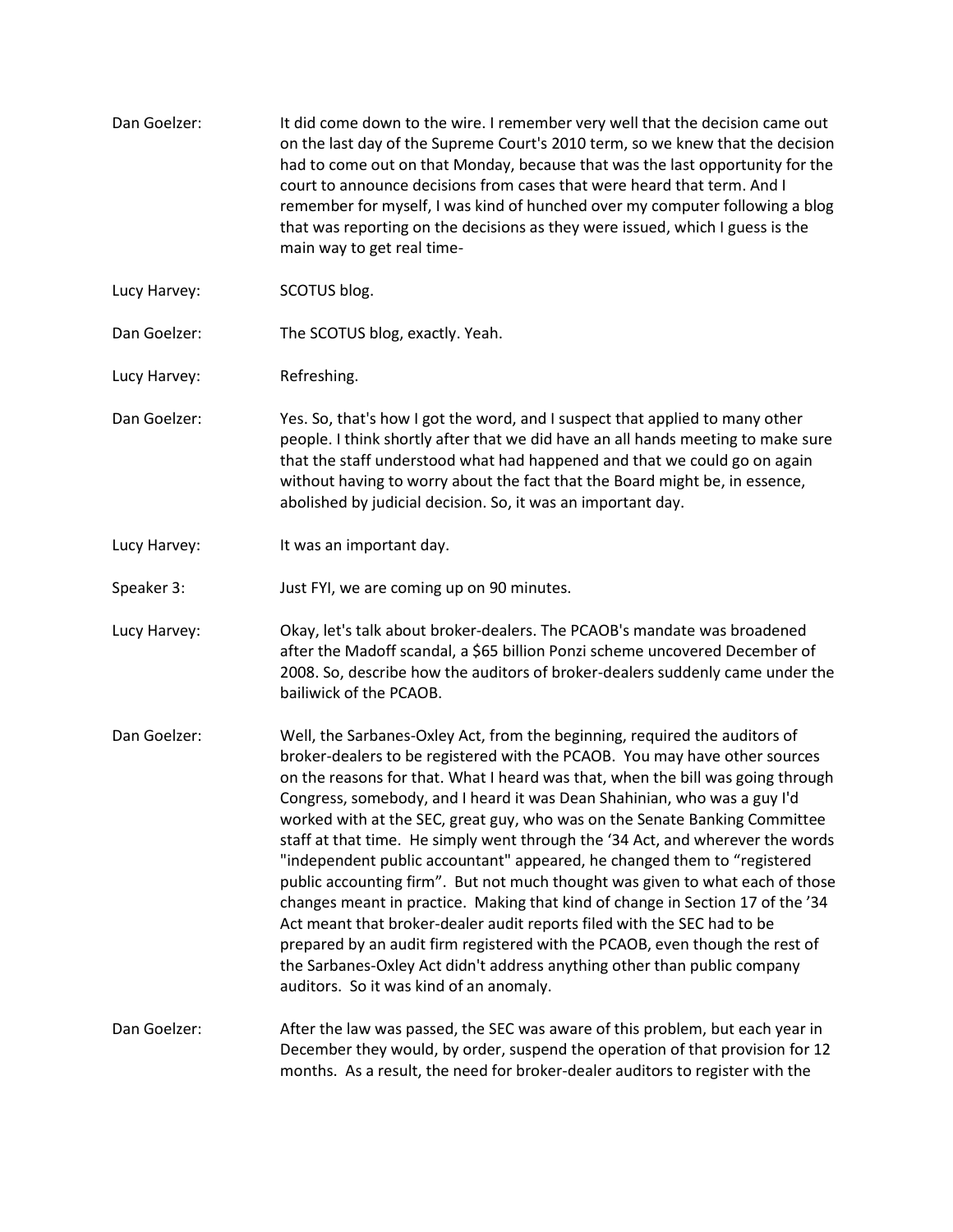PCAOB didn't initially take effect. Madoff collapsed, I believe in early December of ...

Lucy Harvey: 2008.

Dan Goelzer: 2008. And I think, without any fanfare or public statement, the SEC decided it was not politically feasible to again extend the exemption, so suddenly all these broker-dealer auditors had to be registered with the PCAOB. But we had no other authority over them under the Act, except registration. From a certain perspective, this is one of the luckiest things that ever happened to the PCAOB, because, if Madoff's auditor had been registered with the PCAOB, and yet we hadn't been able to inspect him, or had any real control over him, I'm sure it would have been treated as a black eye for the PCAOB. It might well have been an existential threat to us, the way the Madoff collapse was an existential threat to the SEC. People were talking about abolishing the SEC, because it hadn't done its job, in their perception, on Madoff.

- Dan Goelzer: But the authority problem did get corrected, in the Dodd-Frank Act. The Board was given inspection authority, enforcement authority, other kinds of authority over broker-dealer auditors. I think the current Board is still kind of struggling with what the contours of that program ought to be. But from an authority standpoint, it's there, and PCAOB oversight is operating today.
- Lucy Harvey: IFIAR, let's talk about that quickly.
- Dan Goelzer: Sure.
- Lucy Harvey: In March 2011, you were elected Chairman of the International Forum of Independent Audit Regulators, and that's an international group that was started in 2006, and what did the Board-
- Dan Goelzer: I was Vice Chairman-
- Lucy Harvey: All right, let's get it right. What did the Board think of IFIAR?

Dan Goelzer: Well, this was all a little under the radar, but in my recollection, the relationship with IFIAR was one of the most controversial things among the Board members during the time I was there. Some people felt it was desirable to have an international organization of other audit regulators that are, like the PCAOB, independent of the profession, but others were concerned that IFIAR could perhaps be used as a sort of a tool against the PCAOB. A concern was that the other regulators might use IFIAR as a platform to band together and all say, "Well, let's not let the PCAOB inspect in our jurisdiction. We're perfectly competent to perform inspections and we'll inform the PCAOB of how our inspections turn out. But they shouldn't be coming into our jurisdiction."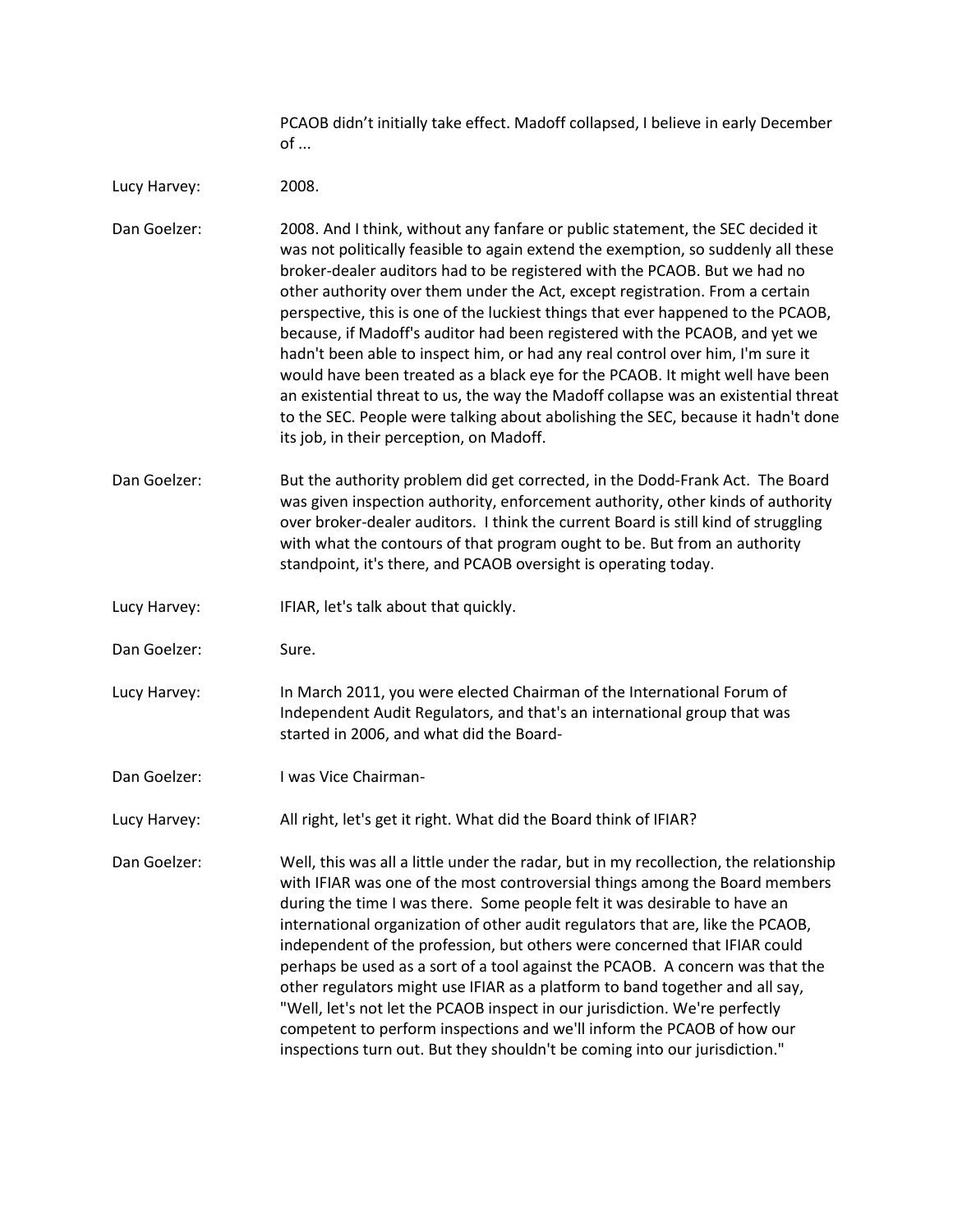| Dan Goelzer: | That was very much still a hot issue in the early days of IFIAR. I felt, since we'd<br>been part of creating IFIAR, we should be in the leadership of IFIAR, but, at the<br>same time, we didn't want IFIAR to be making too many decisions on its own. It<br>should be more a body for sharing information and expertise, rather than<br>setting policy. Now, I think that the PCAOB's attitude towards IFIAR has changed<br>over time. Of course, as we discussed earlier, the attitude of the foreign<br>regulators towards PCAOB inspections has also changed, so IFIAR has become a<br>-- maybe 'powerful' isn't quite the right word -- but an influential and important<br>body in independent auditor oversight.                                                                                                    |
|--------------|-----------------------------------------------------------------------------------------------------------------------------------------------------------------------------------------------------------------------------------------------------------------------------------------------------------------------------------------------------------------------------------------------------------------------------------------------------------------------------------------------------------------------------------------------------------------------------------------------------------------------------------------------------------------------------------------------------------------------------------------------------------------------------------------------------------------------------|
| Dan Goelzer: | There is one other thing I should say in this context. IFIAR, as its name suggests,<br>is for regulators that are independent of the audit profession in their<br>jurisdiction. After the PCAOB was created, many countries followed the PCAOB<br>model and created an independent audit regulator. I've always felt that that<br>was an example of imitation as the sincerest form of flattery. The PCAOB model<br>really has spread almost worldwide at this point.                                                                                                                                                                                                                                                                                                                                                       |
| Lucy Harvey: | Having been part of the PCAOB when it opened its doors, how in your<br>estimation has the profession adjusted to this idea of external oversight?                                                                                                                                                                                                                                                                                                                                                                                                                                                                                                                                                                                                                                                                           |
| Dan Goelzer: | Well, , I would say it has adjusted well, but there were certainly bumps in the<br>road. In the early days, particularly, the firms were -- I'm thinking of the large<br>firms -- were fairly dismissive of PCAOB inspection findings. They would often<br>make statements along the lines of, "Well, auditing requires a lot of judgment,<br>and of course, the judgment of professionals may necessarily differ, and so<br>these inspection findings just reflect matters of differing professional judgment<br>between us and the inspection staff."                                                                                                                                                                                                                                                                     |
| Dan Goelzer: | Over time, each of the firms has gone through a kind of enlightenment, where<br>they've concluded that that isn't the right attitude to have towards the PCAOB.<br>Whether they fully agree with inspection findings or not, the better course is to<br>try to strengthen their internal procedures, their internal audit oversight, their<br>staff training, whatever is required, in order to address inspection findings and<br>prevent a repetition. I know that today each of the large firms spends significant<br>resources on quality control and addressing PCAOB inspection concerns. I think<br>it's made a big difference in auditing.                                                                                                                                                                          |
| Dan Goelzer: | If you look today at the United Kingdom, there's kind of a crisis in audit<br>oversight, because there have been some significant financial reporting failures.<br>Over here, people have criticisms of auditing, things go wrong. But we really, to<br>my perception, just don't have anything like the same kind of crisis that they're<br>having in the UK. I think the two differences are, first, the vigor of the PCAOB's<br>inspection program, and, second, the existence of the ICFR audit, and the<br>PCAOB's oversight of that audit. While there are costs involved and there is a<br>price to be paid for everything, I think those two things have made a big<br>difference in auditing here, and I think the firms recognize that. Today, I don't<br>think they would change the system, even if they could. |